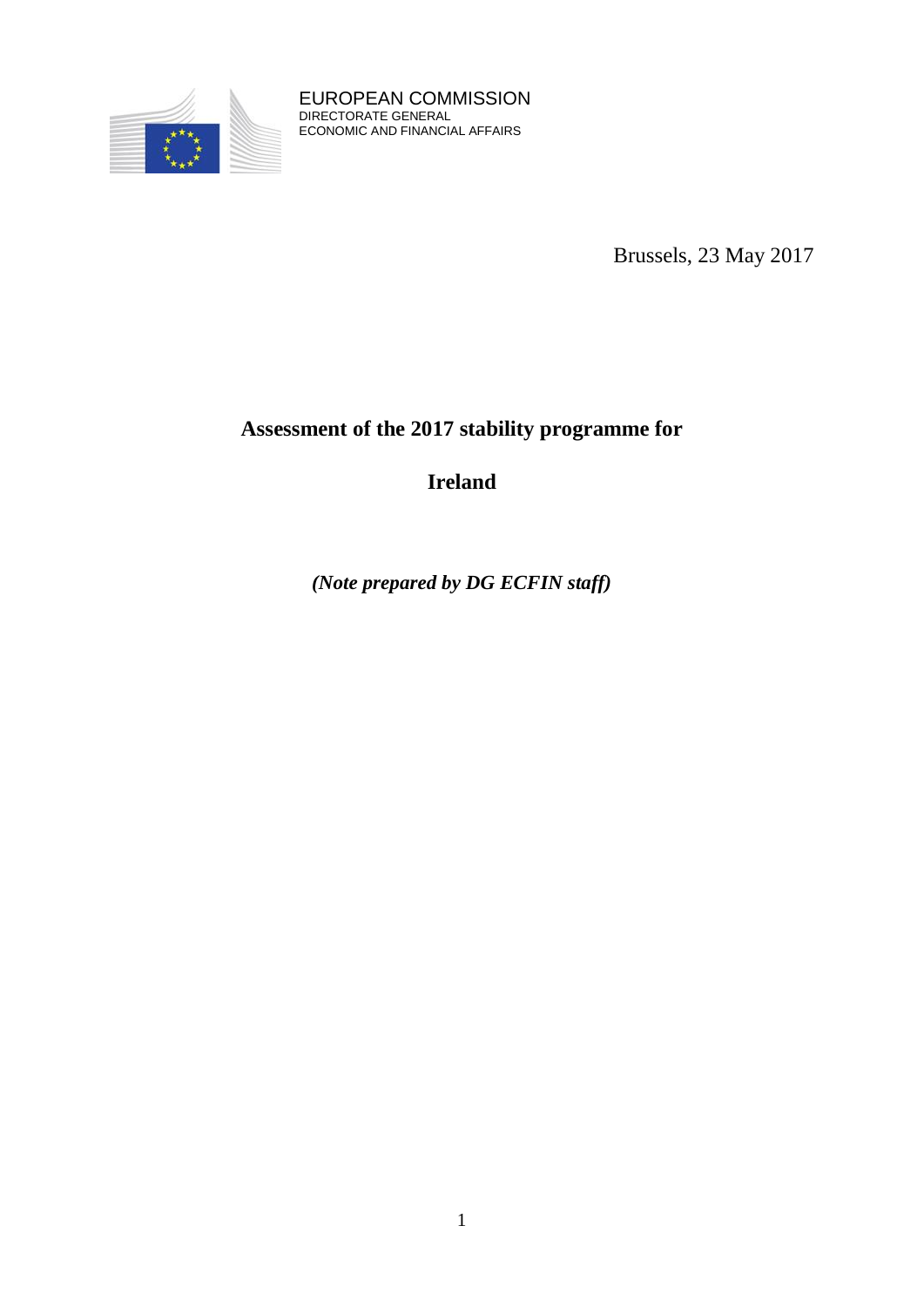| <b>CONTENTS</b> |
|-----------------|
|-----------------|

| $\mathbf{1}$ . |                                                                                    |
|----------------|------------------------------------------------------------------------------------|
| 2.             |                                                                                    |
| 3.             |                                                                                    |
|                |                                                                                    |
|                |                                                                                    |
|                |                                                                                    |
|                |                                                                                    |
|                |                                                                                    |
| 4.             | COMPLIANCE WITH THE PROVISIONS OF THE STABILITY AND                                |
|                |                                                                                    |
|                | Compliance with the required adjustment path towards the MTO as of 2016 12<br>4.2. |
| 5.             |                                                                                    |
| 6.             |                                                                                    |
| 7.             |                                                                                    |
| 8.             |                                                                                    |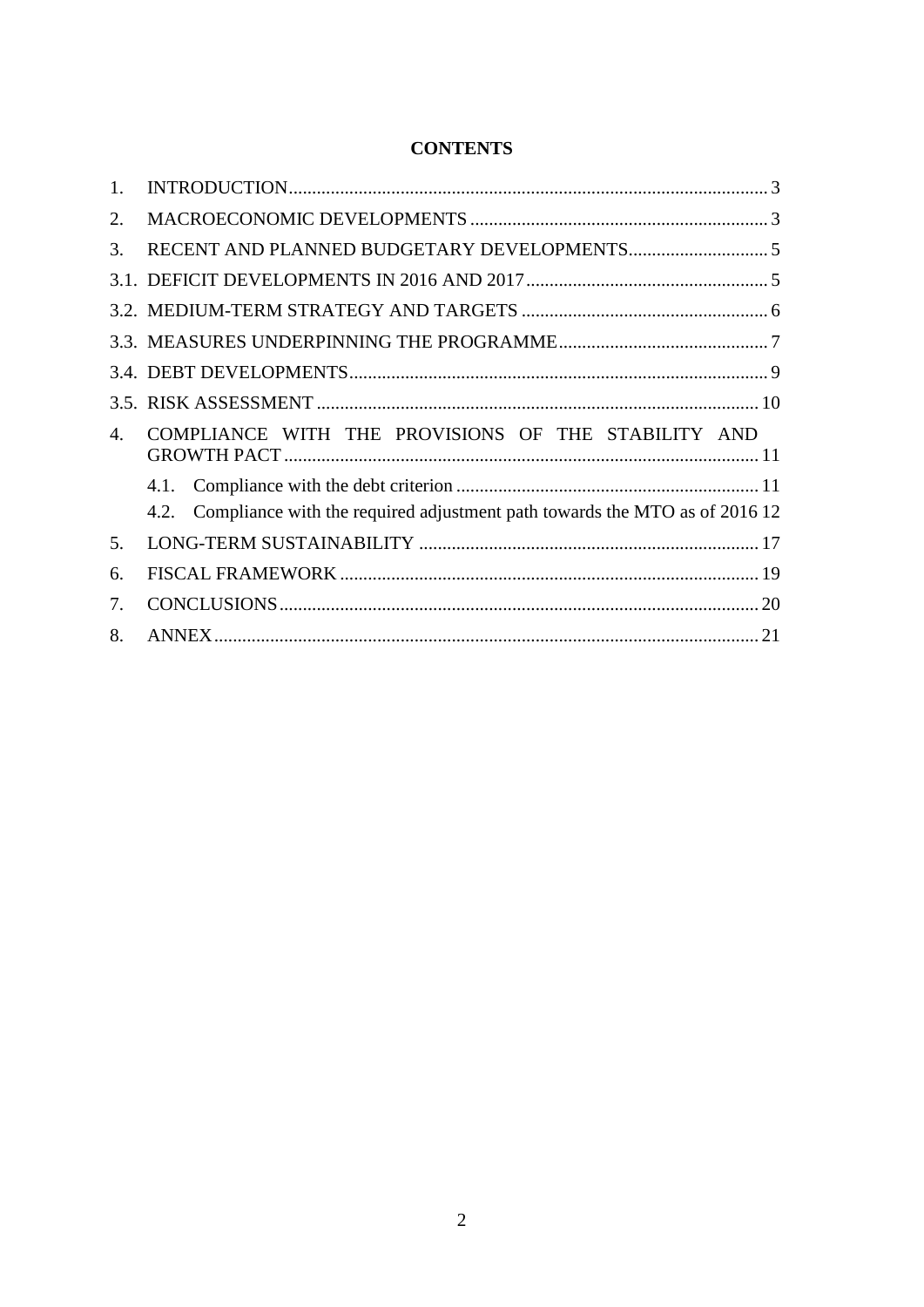# <span id="page-2-0"></span>**1. INTRODUCTION**

On 2 May 2017, Ireland submitted its April 2017 stability programme (hereafter called stability programme), covering the period 2017-2021. The document was approved by the government and presented to the national Parliament for a debate without a vote on 11 April.

The stability programme presents macroeconomic and fiscal forecasts on an ex-post basis, i.e. incorporating the fiscal outlook as set out in the 2017 Draft Budgetary Plan. The estimated available resources for policy interventions are allocated to spending increases and tax reductions at a 2:1 ratio, as set in the government's programme.<sup>1</sup> However, measures beyond 2017 are not outlined in a sufficient detail. The government will further clarify its fiscal policy intentions in a Summer Economic Statement to be published in June.

Ireland is currently subject to the preventive arm of the Stability and Growth Pact (SGP) and should ensure sufficient progress towards its medium-term budgetary objective (MTO), a structural deficit of 0.5% of GDP. As the debt ratio was 78.7% of GDP in 2015 (the year in which Ireland corrected its excessive deficit), exceeding the 60%-of-GDP Treaty reference value, Ireland is also subject to the transitional arrangements as regards compliance with the debt reduction benchmark during the three years following the correction of the excessive deficit (transitional debt rule). In this period it should ensure sufficient progress towards compliance. After the transition period, as of 2019, Ireland is expected to comply with the debt reduction benchmark.

This document complements the Country Report published on 22 February 2017 and updates it with the information included in the stability programme and in the National Reform Programme submitted by Ireland on 13 April.

Section 2 presents the macroeconomic outlook underlying the stability programme and provides an assessment based on the Commission 2017 spring forecast. The following section presents the recent and planned budgetary developments, according to the stability programme. In particular, it includes an overview on the medium-term budgetary plans, an assessment of the measures underpinning the stability programme and a risk analysis of the budgetary plans based on the Commission forecast. Section 4 assesses compliance with the rules of the SGP, including on the basis of the Commission forecast. Section 5 provides an overview on long-term sustainability risks and section 6 on recent developments and plans regarding the fiscal framework and the quality of public finances. Section 7 provides a summary.

# <span id="page-2-1"></span>**2. MACROECONOMIC DEVELOPMENTS**

Real GDP grew strongly in 2016 by 5.2%. Private consumption increased by 3.0% due to robust wage growth, subdued consumer price inflation and improving household balance sheets. Gross fixed capital formation rose by a record 45.5%, a substantial part of this surge being due to sustained transfers of intellectual property assets by some multinational companies to their Irish affiliates. These large imports of patents let to a negative impact of net exports on GDP growth. According to the stability programme, strong and broad-based economic growth is expected to continue in 2017 and 2018, albeit at more moderate rates of

1

 $<sup>1</sup>$  A Programme for a Partnership Government (May 2016).</sup>

[http://www.merrionstreet.ie/MerrionStreet/en/ImageLibrary/Programme\\_for\\_Partnership\\_Government.pdf](http://www.merrionstreet.ie/MerrionStreet/en/ImageLibrary/Programme_for_Partnership_Government.pdf)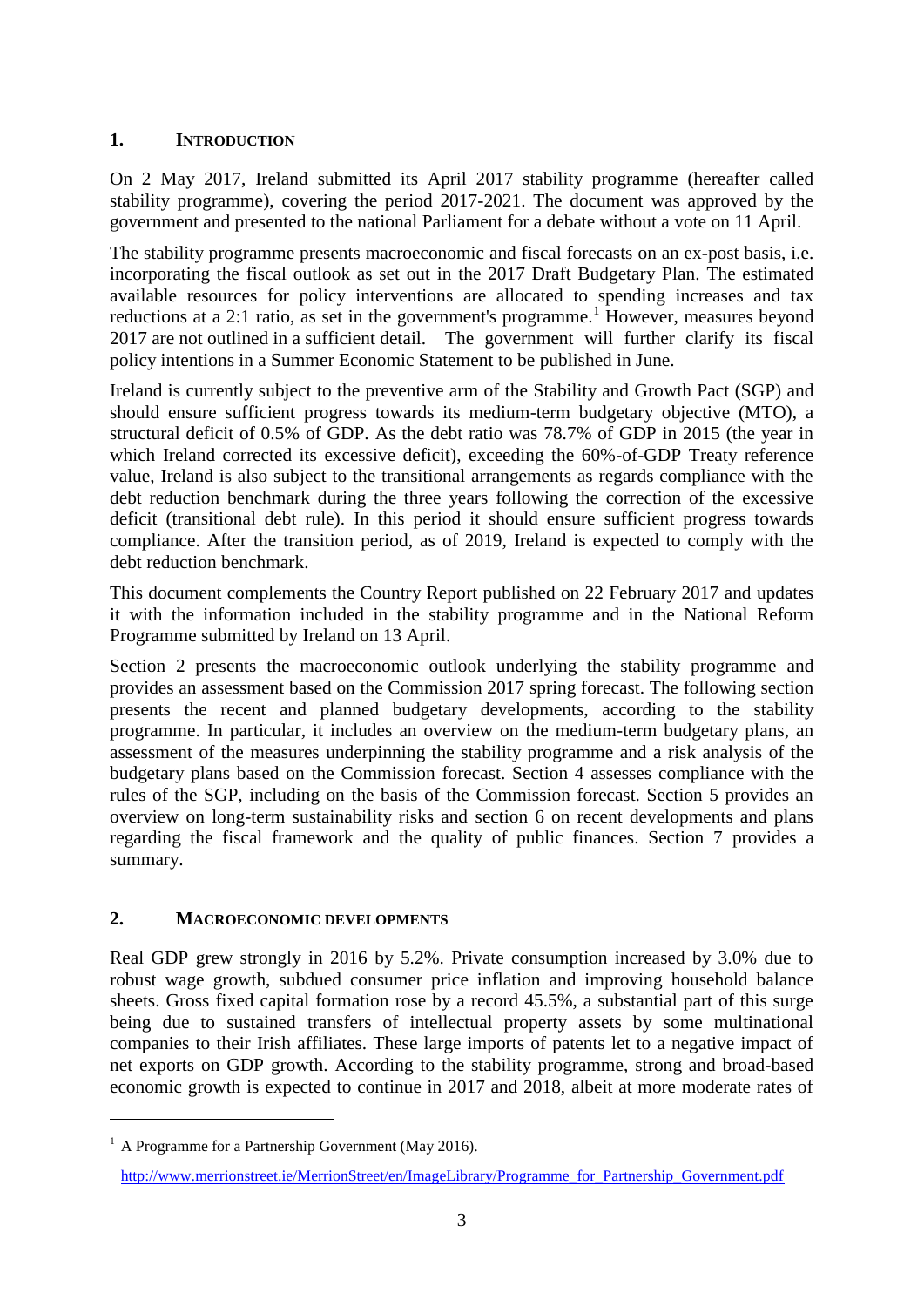close to 4%. External demand would be the main driver behind GDP growth in 2017, while domestic demand would contribute the most in 2018.

|                                                                                  | 2016       |        | 2017       |         | 2018       |      | 2019 | 2020   | 2021   |
|----------------------------------------------------------------------------------|------------|--------|------------|---------|------------|------|------|--------|--------|
|                                                                                  | <b>COM</b> | SP     | <b>COM</b> | SP      | <b>COM</b> | SP   | SP   | SP     | SP     |
| Real GDP (% change)                                                              | 5.2        | 5.2    | 4.0        | 4.3     | 3.6        | 3.7  | 3.1  | 2.7    | 2.5    |
| Private consumption (% change)                                                   | 3.0        | 3.0    | 2.8        | 2.8     | 2.7        | 2.7  | 2.5  | 2.2    | 2.0    |
| Gross fixed capital formation (% change)                                         | 45.4       | 45.5   | 6.7        | $-17.1$ | 5.6        | 5.4  | 4.3  | 3.3    | 2.9    |
| Exports of goods and services (% change)                                         | 2.4        | 2.4    | 3.9        | 5.0     | 4.3        | 5.1  | 4.2  | 3.9    | 3.8    |
| Imports of goods and services (% change)                                         | 10.3       | 10.3   | 4.1        | $-2.0$  | 4.6        | 5.3  | 4.5  | 4.2    | 4.0    |
| Contributions to real GDP growth:                                                |            |        |            |         |            |      |      |        |        |
| - Final domestic demand                                                          | 11.3       | 11.3   | 3.3        | $-3.7$  | 2.9        | 2.5  | 2.1  | 1.8    | 1.6    |
| - Change in inventories                                                          | 0.4        | 0.3    | 0.0        | 0.0     | 0.0        | 0.0  | 0.0  | 0.0    | 0.0    |
| - Net exports                                                                    | $-6.5$     | $-6.5$ | 0.6        | 8.0     | 0.7        | 1.2  | 1.0  | 0.9    | 0.8    |
| Output $\text{gap}^1$                                                            | 1.8        | 1.2    | 1.1        | 1.2     | 0.1        | 0.7  | 0.1  | $-0.5$ | $-1.1$ |
| Employment (% change)                                                            | 2.7        | 2.9    | 2.6        | 2.7     | 2.1        | 2.4  | 1.9  | 1.5    | 1.4    |
| Unemployment rate (%)                                                            | 7.9        | 7.9    | 6.4        | 6.4     | 5.9        | 5.8  | 5.5  | 5.5    | 5.5    |
| Labour productivity (% change)                                                   | 2.4        | 2.3    | 1.3        | 1.6     | 1.5        | 1.3  | 1.2  | 1.2    | 1.1    |
| HICP inflation (%)                                                               | $-0.2$     | $-0.2$ | 0.6        | 0.6     | 1.2        | 1.2  | 1.8  | 1.9    | 1.9    |
| GDP deflator (% change)                                                          | $-1.2$     | $-1.2$ | 1.2        | 1.2     | 1.3        | 1.3  | 1.5  | 1.7    | 1.7    |
| Comp. of employees (per head, % change)                                          |            | 3.1    | 3.0        | 3.2     | 2.5        | 3.4  | 3.5  | 3.5    | 3.5    |
| Net lending/borrowing vis-à-vis the rest of the<br>world $(\% \text{ of GDP})^2$ | 2.6        | 4.7    | 4.6        | 10.9    | 4.8        | 10.4 | 9.8  | 9.4    | 9.1    |

**Table 1: Comparison of macroeconomic developments and forecasts**

Note:

<sup>1</sup>In % of potential GDP, with potential GDP growth recalculated by Commission services on the basis of the programme scenario using the commonly agreed methodology.

 $2$ Figures from the stability programme refer to Balance of Paymnets

*Source :*

*Commission 2017 spring forecast (COM); stability programme (SP).*

The macroeconomic scenario underlying the stability programme takes into account the better-than-expected underlying economic activity performance in the second half of 2016. Accordingly, real GDP growth in 2017 was revised upwards by 0.8 pps. as compared to the scenario underlying the Draft Budgetary Plan of October 2017, and is now expected to accelerate to 4.3%.

The macroeconomic assumptions for 2017 in the stability programme are only partially in line with the Commission 2017 spring forecast, while they are more alike for 2018. The stability programme assumes that the surge in investment in intangible assets in the last quarter of 2016 will not repeat, and therefore the level of total investment and implicitly imports (as the intellectual property assets are being imported) are expected to fall this year (Table 1). In contrast, the Commission forecast does not exclude a further increase in investment in intangible assets, though not of the same magnitude; therefore, it takes a more cautious approach and waits for 2017-Q1 data to assess the extent at which investment could be affected this year. On this background, the Commission projects positive growth in investment in 2017 as well as for net exports. Nevertheless, investment in construction is expected to be strong in both the programme and the Commission forecast, while investment in machinery and equipment (excluding aircraft) is projected to further recover. However,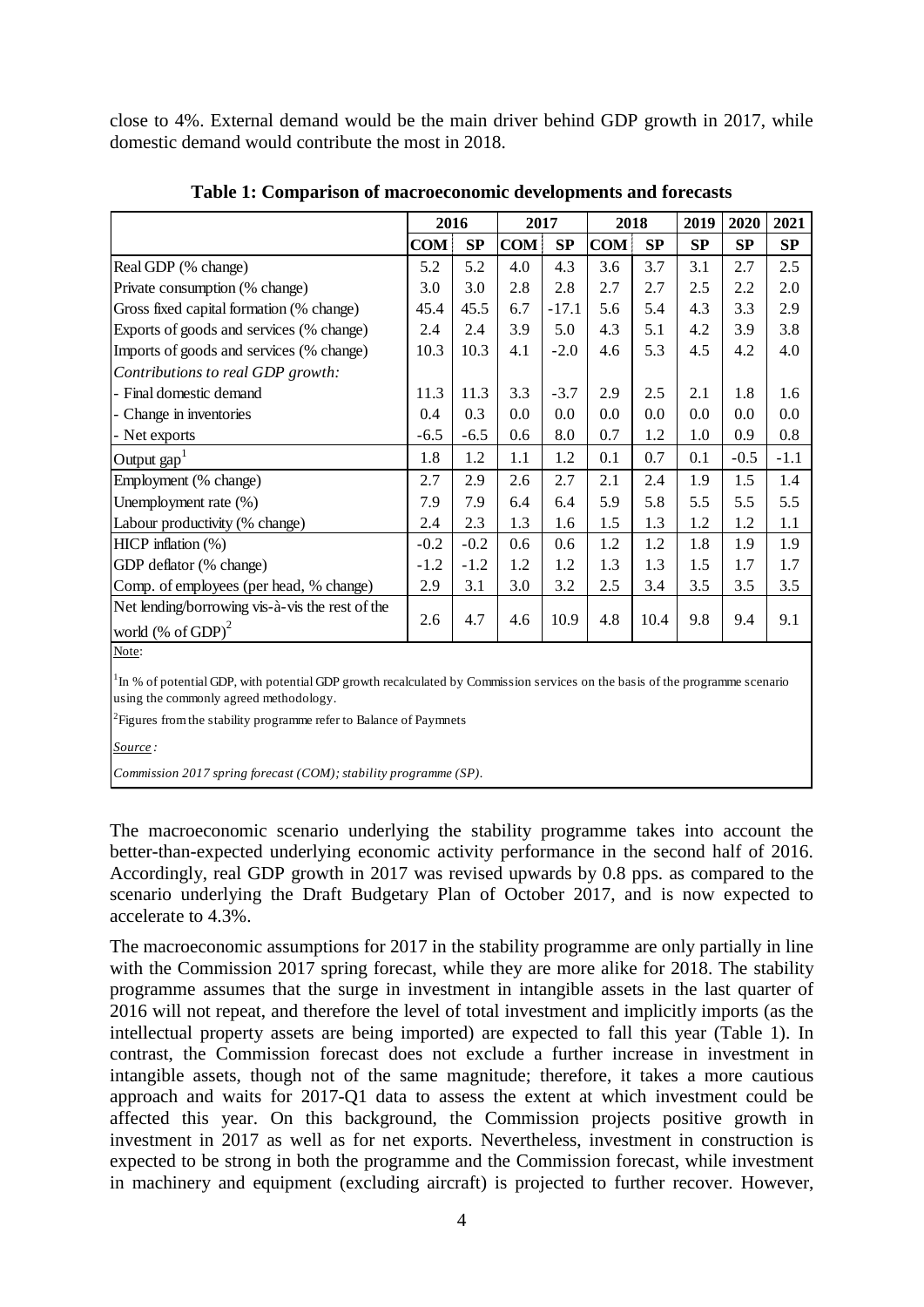abstracting from the high volatility of investment in intangible assets and aircraft, the growth of underlying domestic demand is expected to remain strong in both the programme and the Commission forecast. As regards developments in the labour market, the stability programme and the Commission forecast are broadly in line.

Similarly to the Commission forecast, risks to the macroeconomic projections underlying the stability programme are tilted to the downside. The most important sources of uncertainty relate to the future relationship between the EU and the UK, as well as potential changes to US tax and trade policies, to which Ireland is highly exposed as a small and very open economy. Conversely, investment in construction could be higher than expected given the growing unmet housing demand, which would boost employment growth and domestic demand further. At the same time, supply constraints in the housing sector can also adversely impact on competitiveness, including by hindering labour mobility.

The output gaps as recalculated by the Commission based on the information in the programme, following the commonly agreed methodology, would remain positive until 2019.

<span id="page-4-0"></span>Overall, the macroeconomic scenario underlying the programme is plausible.

## **3. RECENT AND PLANNED BUDGETARY DEVELOPMENTS**

## <span id="page-4-1"></span>**3.1. DEFICIT DEVELOPMENTS IN 2016 AND 2017**

<u>.</u>

In 2016, the general government deficit fell to 0.6% of GDP. Taking into account one-off factors<sup>2</sup>, the underlying deficit was 0.7% of GDP, an improvement of 0.4 pps. vis-à-vis the previous year's underlying position.<sup>3</sup> The improvement reflects the sustained pace of Ireland's economic growth. Compared to 2015, tax revenue, including social security contributions, increased by 4.9%, driven by the strong performance of corporate tax and excise duty. These gains were partly off-set by a reduction in non-tax revenue.<sup>4</sup> Government expenditure, excluding one-offs, has also increased compared to the previous year. There were increases in public wages (2.8%), intermediate consumption (5.3%) and public investment (12.7%). However, current primary expenditure's share in GDP fell by 0.4 pps. to 22.9%. Savings on interest debt, due to relatively low interest rates, contributed to deficit reduction.

The underlying deficit outturn (net of one-offs) of 0.7% of GDP in 2016 was below the target of 1.1% of GDP laid out in the 2016 stability programme. The difference reflects several factors: (i) the mechanical effect of the exceptional uplift of 2015 GDP on the deficit-to-GDP ratio<sup>5</sup>; (ii) the stronger-than-expected economic growth in 2016, including the buoyant tax intake; and (iii) the additional expenditure adopted in June 2016, mainly to address emerging extra spending in the health sector.

<sup>&</sup>lt;sup>2</sup> These refer to the deficit-reducing European Financial Stability Facility (EFSF) pre-paid margin repayment (0.2 % of GDP) and the retrospective deficit-increasing adjustment to the EU budget contributions (around 0.07 % of GDP).

 $3$  In 2015, headline deficit was distorted by another significant deficit-increasing one-off transaction related to the restructuring of a state-owned bank's capital base (0.8% of GDP).

<sup>&</sup>lt;sup>4</sup> The fall is primarily due to the gradual decline in bank guarantee fees, interest and Central Bank income directly attributable to financial crisis measures, as well as lower dividends from state-owned companies.

 $5$  This was known only in June 2016, after the publication of the 2016 stability programme.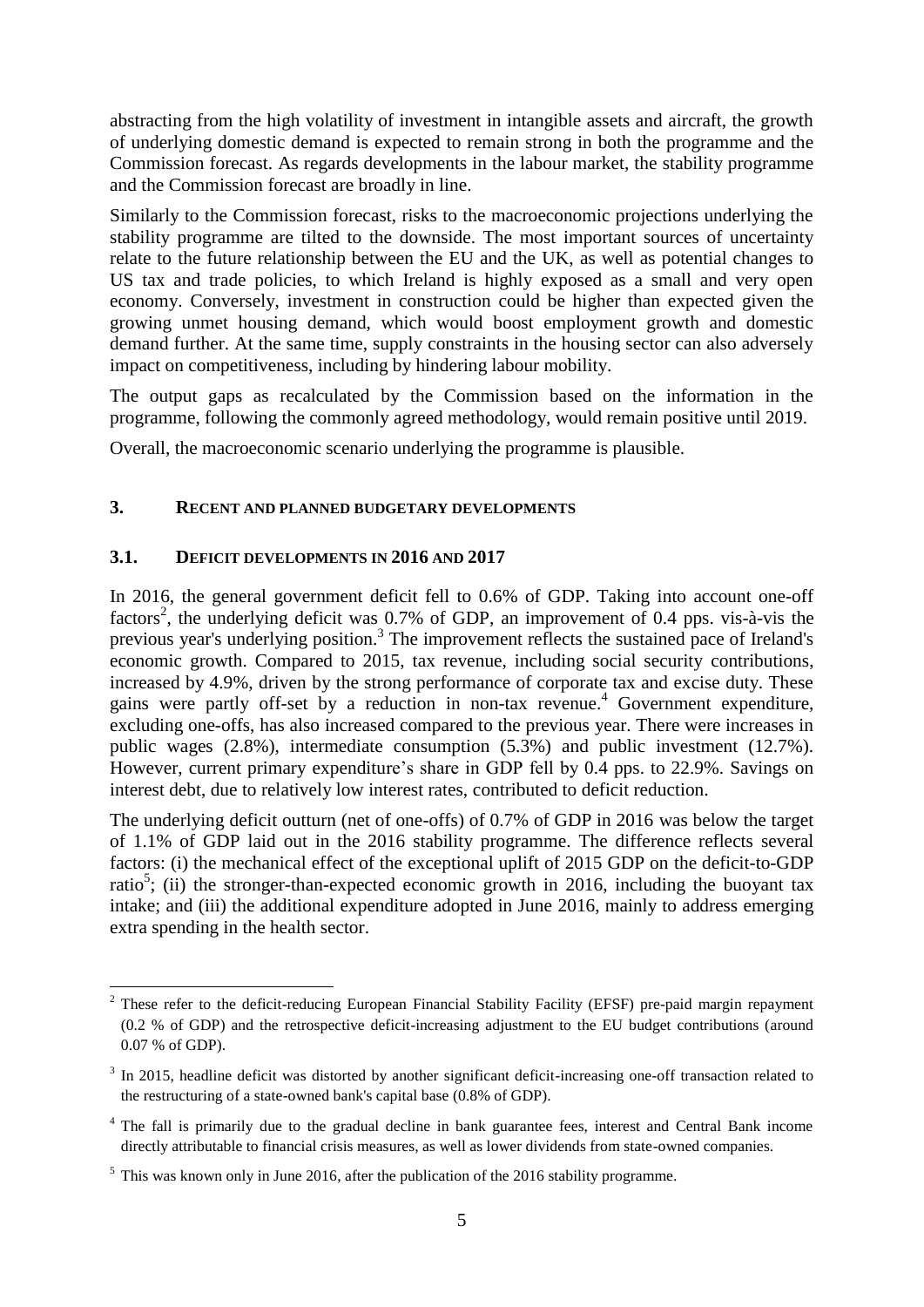The underlying deficit was also slightly lower than the 0.9% of GDP projected in the 2017 Draft Budgetary Plan. While the improvement is partly due to stronger-than-anticipated GDP growth and positive VAT receipts related to end-of-year sales, the overall drivers are difficult to ascertain given the significant changes in the composition of both expenditure and revenue data following the April Excessive Deficit Procedure notification.

In 2017, the stability programme projects the headline general government deficit to fall to 0.4% of GDP, broadly in line with the targets laid out both in the 2016 stability programme and the 2017 Draft Budgetary Plan. These projections take into account the expansionary measures introduced with Budget 2017 worth EUR 1.3 billion (around 0.5% of GDP). The expenditure-to-GDP ratio is projected to drop to 27.2% in 2017, a reduction by some 0.8 pps. compared to the previous year,<sup>6</sup> while the revenue-to-GDP ratio is projected to decline by some 0.7 pps. to 26.8%. The stability programme's target for government fixed capital formation in 2017 is EUR 260 million (0.1% of GDP) above Budget 2017 estimates, mainly due to data revisions. Consequently, the investment-to-GDP ratio is projected to rise to 1.9%, 0.1 pps. up on the previous year.

The Commission 2017 spring forecast projects a general government deficit for 2017 of 0.5% of GDP, broadly in line with latest government plans. However, the Commission forecast projects slightly higher revenues, due to a less pronounced fall of non-tax revenue, as well as stronger expenditure increases. The latter are motivated by the recurring expenditure overruns in the past several years and growing pressure for increases in public sector wages.

# <span id="page-5-0"></span>**3.2. MEDIUM-TERM STRATEGY AND TARGETS**

1

The 2017 stability programme projects a steady decline of the headline deficit until reaching a surplus of 0.1% of GDP in 2019. The structural deficit is estimated to reach 0.5% of GDP in 2018, consistent with the achievement of Ireland's medium term objective. The stability programme projects the total government expenditure's share in GDP to decline from 27.2% in 2017, to 26.6% in 2018 and to drop further to 25.1% by the end of the programme's horizon. At the same time, the revenue-to-GDP ratio is projected to decline more gradually, from 26.8% in 2017 to 26.1% in 2021. Therefore, the bulk of the adjustment is expected on the expenditure side, of which a quarter is due to the projected reduction in interest expenditure.

On the basis of the information in the programme, the recalculated structural deficit<sup>7</sup> is estimated at 1.1% of GDP in 2017, down from 1.7% of GDP in 2016 and broadly in line with estimates in the 2017 Draft Budgetary Plan. The recalculated structural deficit is projected to reach 0.3% of GDP in  $2018$  – thereby achieving Ireland's MTO –, and to fall further over the forecast horizon.

The Commission 2017 spring forecast, under the usual no-policy-change assumption, projects a headline deficit 0.3% of GDP for 2018, 0.2 pps. above the government's projections. By extrapolating trends and relationships consistently with past policy orientations and taking into account carry-overs of previously adopted measures, the Commission forecast points to slightly higher current expenditure in 2018, compared to the stability programme. The

<sup>6</sup> Savings on the government debt servicing costs, as percentage of GDP, contribute one quarter of the decline.

<sup>7</sup> Cyclically-adjusted balance net of one-off and temporary measures, recalculated by the Commission on the basis of the information provided in the programme, using the commonly agreed methodology.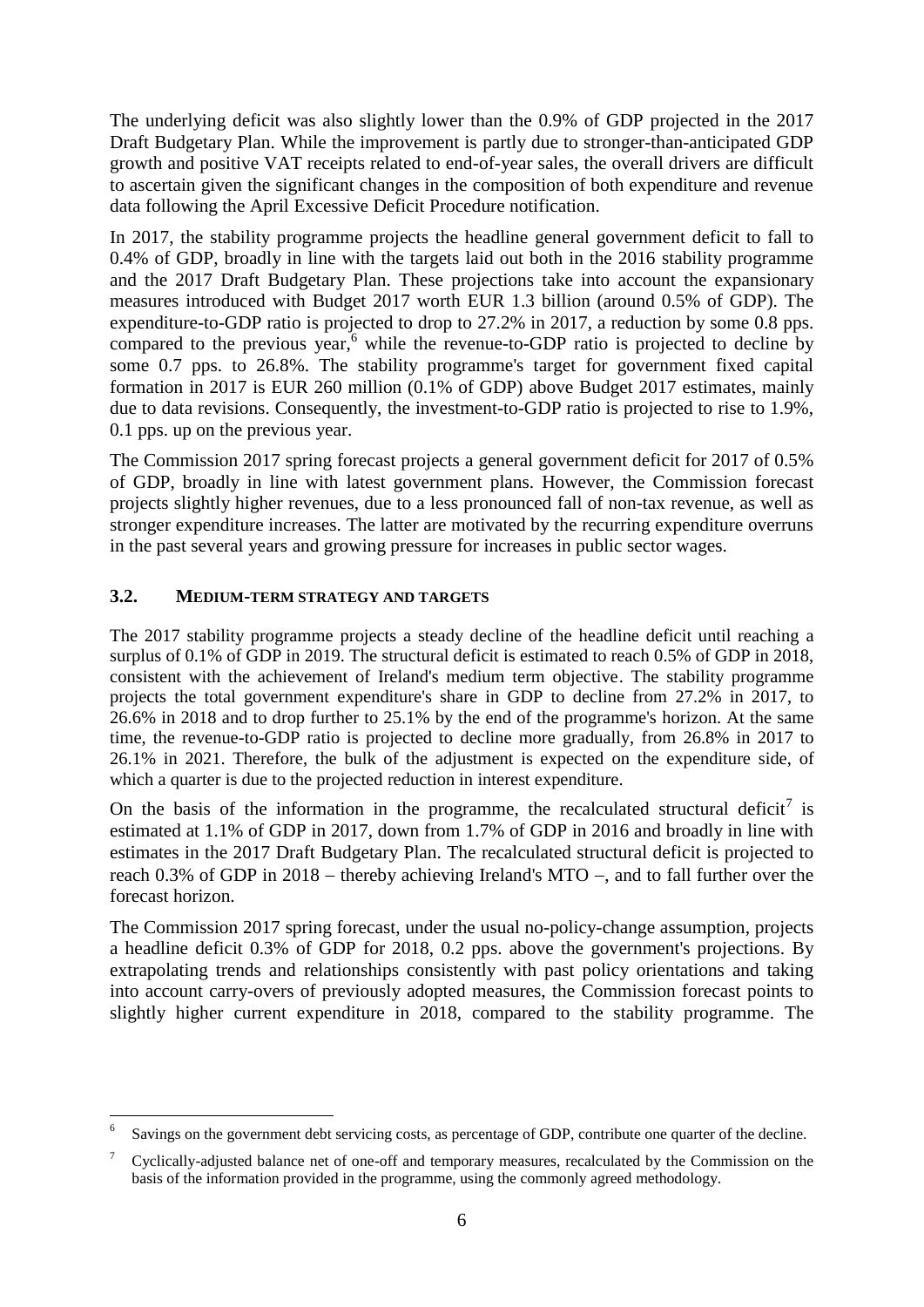estimated structural deficit is expected to narrow down to around 1% and 0.3% of GDP in 2017 and 2018 respectively, broadly in line with the recalculated programme estimates.<sup>8</sup>

| $(% \mathcal{L}_{0}^{\infty}$ (% of GDP) | 2016   | 2017       |        | 2018       |        | 2019      | 2020   | 2021   | Change:<br>2016-2021 |
|------------------------------------------|--------|------------|--------|------------|--------|-----------|--------|--------|----------------------|
| <b>COM</b>                               |        | <b>COM</b> | SP     | <b>COM</b> | SP     | <b>SP</b> | SP     | SP     | <b>SP</b>            |
| <b>Revenue</b>                           |        | 26.9       | 26.8   | 26.6       | 26.5   | 26.2      | 26.2   | 26.1   | $-1.4$               |
| of which:                                |        |            |        |            |        |           |        |        |                      |
| - Taxes on production and imports        | 8.9    | 8.9        | 8.8    | 8.9        | 8.7    | 8.7       | 8.7    | 8.6    | $-0.3$               |
| - Current taxes on income, wealth, etc.  | 10.9   | 11.0       | 11.0   | 11.0       | 11.0   | 11.1      | 11.1   | 10.9   | 0.0                  |
| - Social contributions                   | 4.6    | 4.5        | 4.5    | 4.4        | 4.4    | 4.3       | 4.3    | 4.2    | $-0.4$               |
| - Other (residual)                       | 3.1    | 2.6        | 2.5    | 2.3        | 2.4    | 2.1       | 2.1    | 2.4    | $-0.7$               |
| <b>Expenditure</b>                       | 28.0   | 27.4       | 27.2   | 26.8       | 26.6   | 26.1      | 25.6   | 25.1   | $-2.9$               |
| of which:                                |        |            |        |            |        |           |        |        |                      |
| - Primary expenditure                    | 25.7   | 25.2       | 25.1   | 24.8       | 24.6   | 24.2      | 23.9   | 23.5   | $-2.2$               |
| of which:                                |        |            |        |            |        |           |        |        |                      |
| Compensation of employees                | 7.3    | 7.3        | 7.2    | 7.2        | 7.1    | 6.9       | 6.8    | 6.6    | $-0.7$               |
| Intermediate consumption                 | 3.6    | 3.6        | 3.6    | 3.6        | 3.3    | 3.1       | 3.0    | 2.9    | $-0.7$               |
| Social payments                          | 10.7   | 10.3       | 10.3   | 9.9        | 9.8    | 9.4       | 9.1    | 8.8    | $-1.9$               |
| <b>Subsidies</b>                         | 0.6    | 0.6        | 0.6    | 0.6        | 0.6    | 0.5       | 0.5    | 0.5    | $-0.1$               |
| Gross fixed capital formation            | 1.8    | 1.9        | 1.9    | 2.0        | 2.0    | 2.2       | 2.2    | 2.2    | 0.4                  |
| Other (residual)                         | 1.6    | 1.5        | 1.5    | 1.5        | 1.6    | 1.5       | 1.5    | 1.5    | $-0.5$               |
| - Interest expenditure                   | 2.3    | 2.2        | 2.1    | 2.0        | 2.0    | 1.9       | 1.7    | 1.6    | $-0.7$               |
| <b>General government balance (GGB)</b>  | $-0.6$ | $-0.5$     | $-0.4$ | $-0.3$     | $-0.1$ | 0.1       | 0.6    | 1.0    | 1.6                  |
| <b>Primary balance</b>                   | 1.7    | 1.6        | 1.7    | 1.8        | 1.9    | 2.0       | 2.3    | 2.6    | 0.9                  |
| One-off and other temporary measures     | 0.1    | 0.0        | 0.0    | 0.0        | 0.0    | 0.0       | 0.0    | 0.0    | $-0.1$               |
| GGB excl. one-offs                       | $-0.7$ | $-0.5$     | $-0.4$ | $-0.3$     | $-0.1$ | 0.1       | 0.6    | 1.0    | 1.7                  |
| Output $\text{gap}^1$                    | 1.8    | 1.1        | 1.2    | 0.1        | 0.7    | 0.1       | $-0.5$ | $-1.1$ | $-3.0$               |
| Cyclically-adjusted balance <sup>1</sup> | $-1.5$ | $-1.1$     | $-1.1$ | $-0.3$     | $-0.5$ | 0.1       | 0.8    | 1.6    | 3.1                  |
| Structural balance <sup>2</sup>          | $-1.7$ | $-1.1$     | $-1.1$ | $-0.3$     | $-0.5$ | 0.1       | 0.8    | 1.6    | 3.3                  |
| Structural primary balance <sup>2</sup>  | 0.6    | 1.1        | 1.0    | 1.7        | 1.5    | 2.0       | 2.5    | 3.2    | 2.6                  |

**Table 2: Composition of the budgetary adjustment**

Notes*:*

<sup>1</sup>Output gap (in % of potential GDP) and cyclically-adjusted balance according to the programme as recalculated by Commission on the basis of the programme scenario using the commonly agreed methodology.

 ${}^{2}$ Structural (primary) balance = cyclically-adjusted (primary) balance excluding one-off and other temporary measures.

*Source :*

*stability programme (SP); Commission 2017 spring forecasts (COM); Commission calculations.*

### <span id="page-6-0"></span>3.3. **MEASURES UNDERPINNING THE PROGRAMME**

As indicated above, in 2017, the headline deficit target of 0.4% of GDP projected in the stability programme takes into account a package of measures of EUR 1.3 billion (around 0.5% of GDP) already included in the 2017 Draft Budgetary Plan, are allocated to spending increases and income tax cuts on a 3:1 ratio. Beyond 2017, the stability programme assumes

 $\,$  8  $\,$ <sup>8</sup> Minor differences compared with the recalculated programme estimates are mostly due to the revision of population projections following new census data which have been incorporated in the Commission forecast and produce a faster-paced closure of the output gap.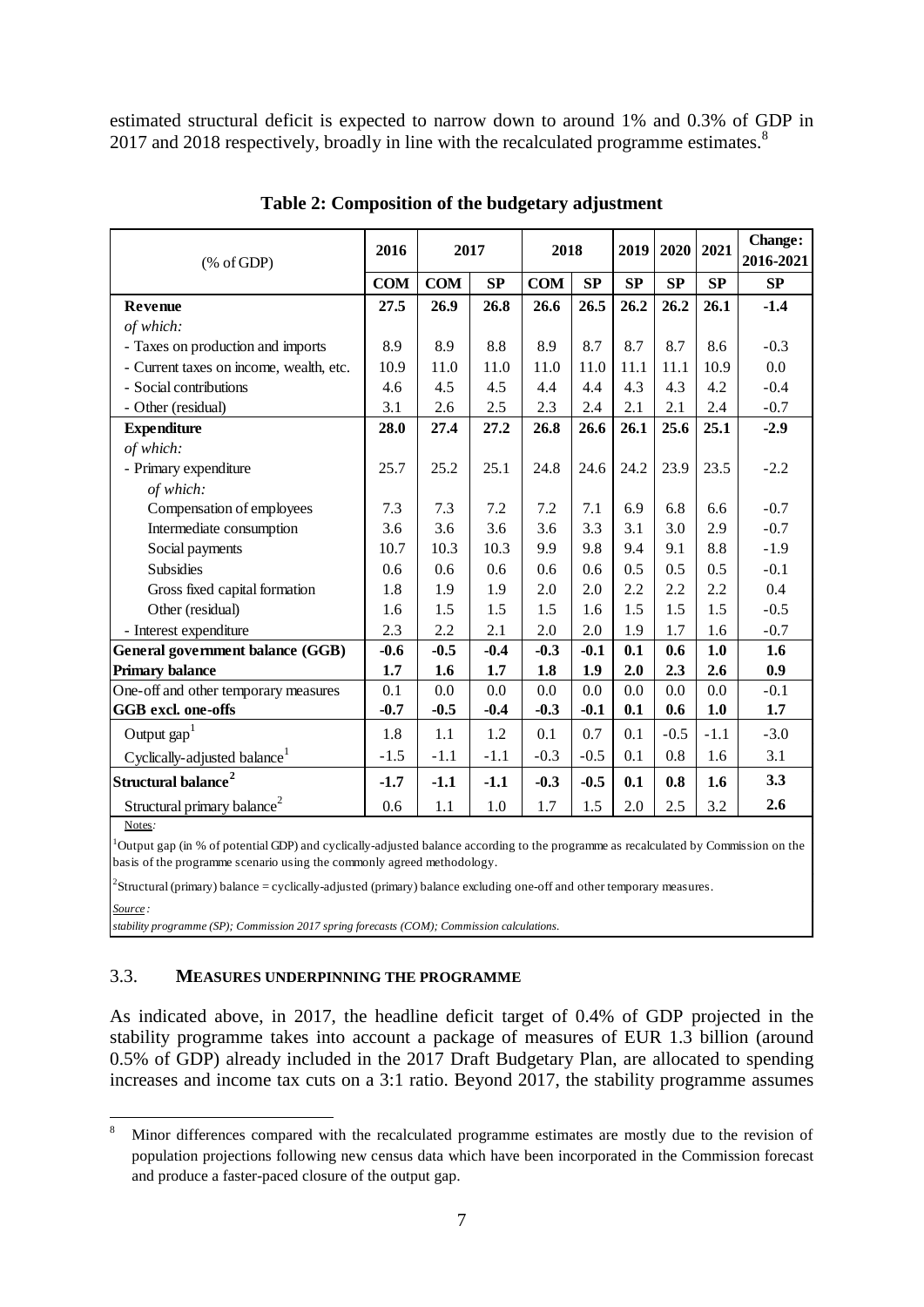full use of the available fiscal space, as estimated by the Irish government in the 2017 Draft Budgetary Plan.<sup>9</sup> The so-claimed available resources for policy interventions are allocated to spending increases and tax reductions on a 2:1 ratio, as set out in the government's programme. 10

However, these allocations are only indicative and no further details on the possible new measures beyond 2017 are provided in the stability programme. The government will further clarify its budgetary strategy in a Summer Economic Statement to be published later in June. The measures that have already been adopted have also been accounted for in the Commission 2017 spring forecast. Yields of the fiscal policy measures that have already been specified seem plausible.

| <b>Revenue</b>                                                                                 |                | <b>Expenditure</b>                                                                                                                                                                                                         |
|------------------------------------------------------------------------------------------------|----------------|----------------------------------------------------------------------------------------------------------------------------------------------------------------------------------------------------------------------------|
|                                                                                                | 2016           |                                                                                                                                                                                                                            |
| Reduction of Personal Income Tax rates (-<br>$0.4\%$ of GDP)                                   | $\bullet$      | Increase in compensation of civil servants<br>$(0.1\% \text{ of GDP})$                                                                                                                                                     |
|                                                                                                | ٠              | Increase in social payments $(0.1\% \text{ of GDP})$                                                                                                                                                                       |
|                                                                                                | 2017           |                                                                                                                                                                                                                            |
| Reduction of Personal Income Tax (-0.2%)<br>of GDP)                                            | $\bullet$      | Increase in compensation of civil servants<br>$(0.1\% \text{ of GDP})$                                                                                                                                                     |
| Other tax measures (excluding Personal<br>Income Tax) $(+0.1\% \text{ of GDP})$                | ٠<br>$\bullet$ | Increase in social payments $(0.2\% \text{ of GDP})$<br>Increase in gross fixed capital formation<br>$(0.1\% \text{ of GDP})$                                                                                              |
|                                                                                                | 2018           |                                                                                                                                                                                                                            |
| Reduction of income tax plus carry-over<br>from previously adopted measures (-0.1%)<br>of GDP) | $\bullet$<br>٠ | Increase in current expenditure plus carry-<br>over from previously adopted measures<br>$(0.2\% \text{ of GDP})$<br>Increase in capital expenditure $(0.1\% \text{ of }$<br>GDP)                                           |
|                                                                                                |                | Note: Budgetary impact as reported in the stability programme. A positive sign implies that revenue /<br>expenditure increases as a consequence of this measure. Measures for 2018 are only indicative and, at this stage, |

## **Main budgetary measures**

not sufficiently detailed.

<sup>1</sup> 9 Projections also account for carryovers from previously adopted measures and pre-committed expenditure increases to deal with emerging demographic pressures.

<sup>&</sup>lt;sup>10</sup> More details on the indicative allocation of the available fiscal space over 2017-2021 can be found a Department of Finance's note, following the presentation of the 2016 Summer Economic Statement: [http://www.budget.gov.ie/Budgets/2017/Documents/SES/Fiscal%20space%20and%20the%20Summer%20E](http://www.budget.gov.ie/Budgets/2017/Documents/SES/Fiscal%20space%20and%20the%20Summer%20Economic%20Statement.pdf) [conomic%20Statement.pdf](http://www.budget.gov.ie/Budgets/2017/Documents/SES/Fiscal%20space%20and%20the%20Summer%20Economic%20Statement.pdf)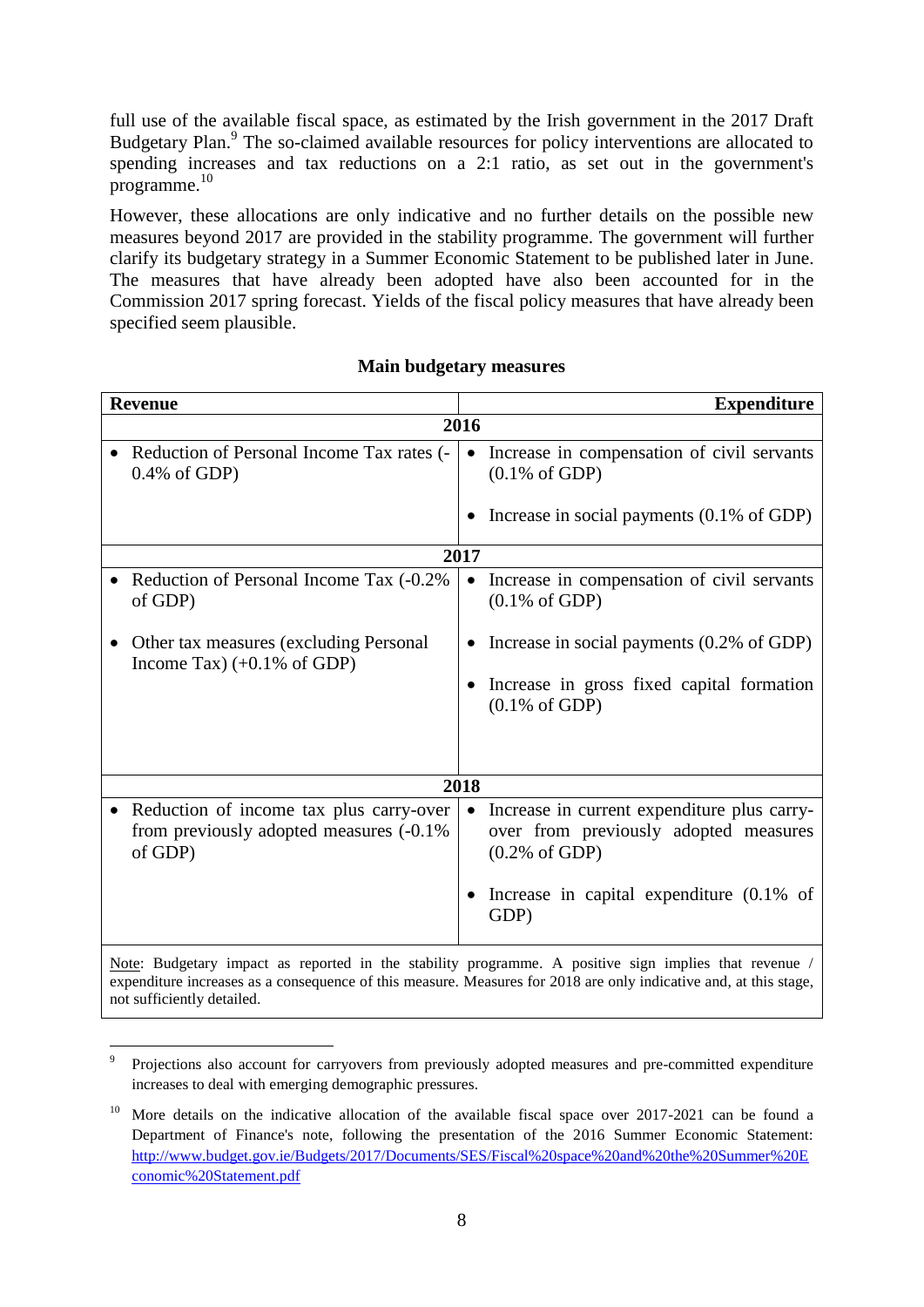### <span id="page-8-0"></span>**3.4. DEBT DEVELOPMENTS**

Ireland's general government debt-to-GDP ratio has been steadly falling since its peak at just below 120% in 2012. This has been the result of strong nominal GDP growth and declining headline deficits, including also the mechanical effect of the exceptionally large surge in 2015 GDP. In 2016, the debt-ratio dropped by 3.3 pps. to 75.4%. High nominal GDP growth, a decrease in the headline deficit and asset operations, including the cancellation of EUR 1 billion of floating rate bonds, contibuted to the drop. The stability programme projects a government debt-to-GDP ratio of 72.9% and 71.2% repectively in 2017 and 2018.

|                               | Average   | 2016   | 2017       |        | 2018       |        | 2019      | 2020   | 2021   |
|-------------------------------|-----------|--------|------------|--------|------------|--------|-----------|--------|--------|
| % of GDP                      | 2011-2015 |        | <b>COM</b> | SP     | <b>COM</b> | SP     | <b>SP</b> | SP     | SP     |
| Gross debt ratio <sup>1</sup> | 106.5     | 75.4   | 73.5       | 72.9   | 72.7       | 71.2   | 69.5      | 65.2   | 62.9   |
| Change in the ratio           | $-1.5$    | $-3.3$ | $-1.9$     | $-2.5$ | $-0.9$     | $-1.7$ | $-1.7$    | $-4.3$ | $-2.3$ |
| Contributions <sup>2</sup> :  |           |        |            |        |            |        |           |        |        |
| 1. Primary balance            | 2.7       | $-1.7$ | $-1.6$     | $-1.7$ | $-1.8$     | $-1.9$ | $-2.0$    | $-2.3$ | $-2.6$ |
| 2. "Snow-ball" effect         | $-4.4$    | $-0.7$ | $-1.6$     | $-1.8$ | $-1.4$     | $-1.5$ | $-1.2$    | $-1.2$ | $-1.0$ |
| Of which:                     |           |        |            |        |            |        |           |        |        |
| Interest expenditure          | 3.7       | 2.3    | 2.2        | 2.1    | 2.0        | 2.0    | 1.9       | 1.7    | 1.6    |
| Growth effect                 | $-6.1$    | $-3.9$ | $-2.8$     | $-3.1$ | $-2.6$     | $-2.6$ | $-2.1$    | $-1.8$ | $-1.5$ |
| Inflation effect              | $-2.0$    | 0.9    | $-0.9$     | $-0.8$ | $-0.9$     | $-0.9$ | $-1.0$    | $-1.1$ | $-1.0$ |
| 3. Stock-flow                 | 0.3       | $-0.9$ | 1.3        | 1.0    | 2.3        | 1.7    | 1.5       | $-0.8$ | 1.3    |
| adjustment                    |           |        |            |        |            |        |           |        |        |
| Of which:                     |           |        |            |        |            |        |           |        |        |
| Cash/accruals diff.           |           |        |            | 0.3    |            | 0.3    | 0.2       | 0.3    | 0.1    |
| Acc. financial assets         |           |        |            | $-0.4$ |            | $-0.2$ | $-0.3$    | $-0.2$ | $-0.2$ |
| Privatisation                 |           |        |            | 0.0    |            | 0.0    | 0.0       | 0.0    | 0.0    |
| Val. effect & residual        |           |        |            | 0.0    |            | 0.0    | 0.0       | 0.0    | 0.0    |

### **Table 3: Debt developments**

Notes:

End of period.

 $2$ <sup>2</sup> The snow-ball effect captures the impact of interest expenditure on accumulated debt, as well as the impact of real GDP growth and inflation on the debt ratio (through the denominator). The stock-flow adjustment includes differences in cash and accrual accounting, accumulation of financial assets and valuation and other residual effects.

#### *Source :*

1

*Commission 2017 spring forecast (COM); stability programme (SP), Comission calculations.*

However, the stock of public debt remains very high and is planned to increase by nearly EUR 13.5 billion over the period  $2016-2019$ .<sup>11</sup> Moreover, the disproportionate impact of globalisation on Ireland's macroeconomic indicators means that public debt sustainability needs to be assessed against complementary indicators such as interest-to-revenue and gross debt-to-revenue. Such indicators have become part of the standard tool-kit for debt development analysis in Ireland. The government's announcement of a revised lower debt-to-GDP target of 45%, to be achieved by the mid-to late 2020s, partly responds to concerns about the inherent volatility of the Irish economy.

In particular, changes in liquid assets reflect the increase in the funding requirement, owing primarily to large bond redemptions, in 2019-2020 especially.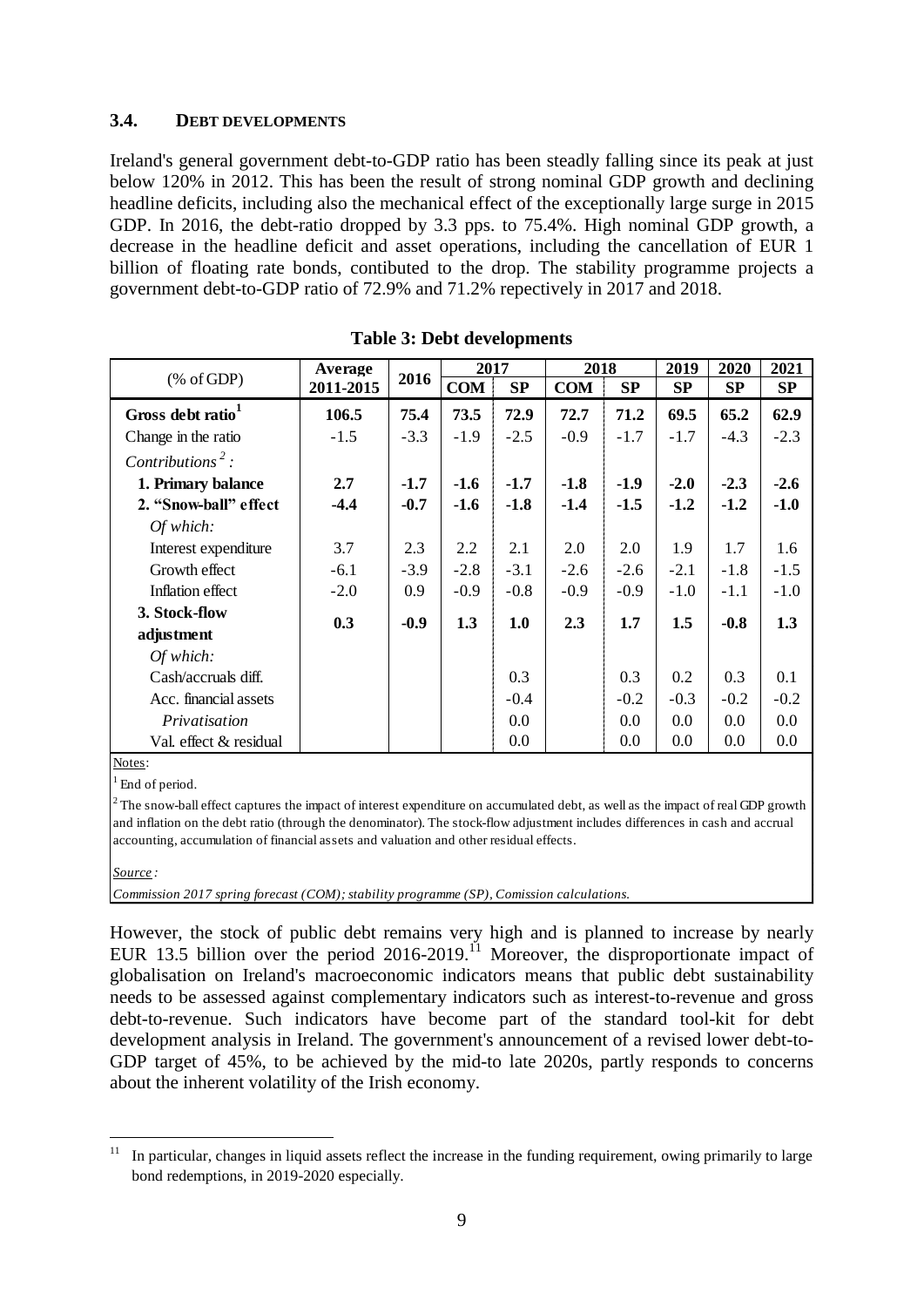The programme's projections are broadly in line with the Commission 2017 spring forecast. According to the Commission forecast, the general government debt-to-GDP ratio is projected to continue declining to 73.5 % and 72.7 % in 2017 and 2018 respectively, contingent on moderate  $-$  vet robust  $-$  GDP growth and the realisation of primary surpluses above 1.5% of GDP in each year.

Prudently, the programme's debt projections do not include potential sales of equity shares in state-owned enterprises (SOEs). Downward revisions of the debt path, in particular when compared to the last two stability programmes, are mainly due to the more favourable economic growth, including the large surge in 2015 GDP, and fiscal projections in the most recent programme, coupled with the sales of state assets (Figure 1).



**Figure 1: Government debt projections in successive programmes (% of GDP)**

# <span id="page-9-0"></span>**3.5. RISK ASSESSMENT**

Despite the recent strong performance of the Irish economy, the Commission 2017 spring forecast considers the risks to the macroeconomic outlook to be tilted to the downside, mainly due to external factors, to which Ireland is particularly exposed as a small and very open economy (see section 2).

Similarly, risks to the baseline fiscal forecast are also on the downside, mainly reflecting heightened external risks but also increasing concerns about the durability of the recent overperformance in some revenue categories. In particular, the growing share of Corporate Income Tax in total revenue (now at 15.2%) poses a potential risk to Ireland's public finances as the respective tax base is heavily influenced by relocation decisions by a small number of large multinational enterprises. In this context, it has to be noted that the stability programme's headline deficit forecasts for 2017 and beyond rely on still strong revenue growth rates – a 3.7% average annual growth over  $2017-2021^{12}$  – and resolute expenditure

 $12$ <sup>12</sup> Income tax revenue, in particular, are projected to increase by 5.9%, 5.4% and 5.0% in 2017, 2018 and 2019, respectively.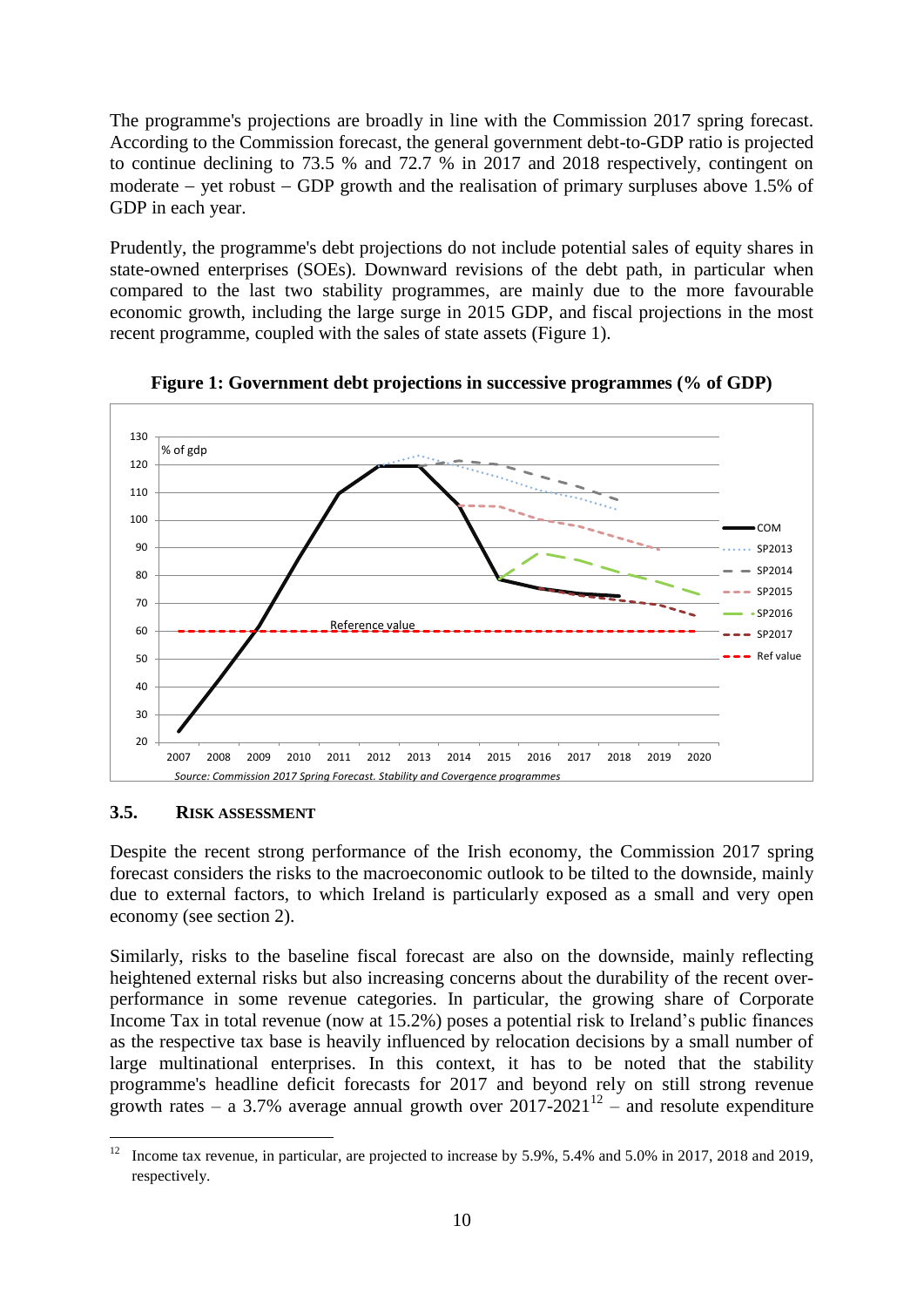discipline, with current primary expenditure growing at an average annual rate of 2.5% over the same period. In the medium term, maintaining such trends is likely to be challenging taking into account the increasingly unpredictable external environment, the need to restore adequate public investment in anticipation of emergent capacity constraints, while also resisting calls for a "recovery dividend". At the same time, it is important to note that the deficit forecasts in previous stability programmes have proven to be more conservative than the actual deficit outturns, although mainly due to higher-than-expected economic growth.

Ireland's still high level of public debt makes government debt projections very sensitive to variations in economic growth and to the expected size of budgetary adjustment. On the one hand, save for any potential future changes to market conditions, interest rate risk for the Irish sovereign is low, due to the favourable maturity profile of Ireland's government debt.<sup>13</sup> Over the longer term, some risks arise from the potential under-achievement of legally-binding climate change targets which would require Ireland to purchase additional  $CO<sub>2</sub>$  emission allowances, the cost of which cannot be assessed at present. On the other hand, the potential sales of shares the government still retains in the three major domestic banks would reduce public debt.

# <span id="page-10-0"></span>**4. COMPLIANCE WITH THE PROVISIONS OF THE STABILITY AND GROWTH PACT**

# **Box 1. Council recommendations addressed to IRELAND**

On 28 June 2016, the Council addressed recommendations to Ireland in the context of the European Semester. In particular, in the area of public finances, the Council recommended to Ireland to: (i) achieve an annual fiscal adjustment of 0.6 % of GDP towards the medium-term budgetary objective in 2016 and in 2017; (ii) use windfall gains from strong economic and financial conditions, as well as from asset sales, to accelerate debt reduction; (iii) reduce vulnerability to economic fluctuations and shocks, inter alia by broadening the tax base; (iv) enhance the quality of expenditure, particularly by increasing cost-effectiveness of healthcare and by prioritising government capital expenditure in R&D and in public infrastructure, in particular transport, water services and housing.

# <span id="page-10-1"></span>**4.1. Compliance with the debt criterion**

<u>.</u>

Having corrected its excessive deficit in 2015, Ireland is in the transition period as regards the debt criterion for the following three years.  $14$  The estimated change in the structural balance in 2016 has been higher than the required Minimum Linear Structural Adjustment (MLSA). In 2017 and 2018, the programme's projections point to a similar result, with margins above the required adjustment of 1% and 3% of GDP, respectively. According to the Commission 2017 spring forecast, the change in the structural balance is expected to exceed the required MLSA in both 2017 (projected change of 0.6% of GDP vs. required change of -0.5% of GDP) and 2018 (projected change of 0.8% of GDP vs. required change of -1.5% of GDP). Therefore, Ireland is expected to make sufficient progress towards compliance with the debt criterion in both 2017 and 2018.

<sup>13</sup> At about 12 years, the average maturity of public debt in Ireland is one of the longest in the EU.

<sup>&</sup>lt;sup>14</sup> This implies that during 2016-2018 Ireland is required to make sufficient progress towards compliance with the debt criterion – as defined by the minimum linear structural adjustment (MLSA) – and comply with the debt benchmark at the end of the transition period.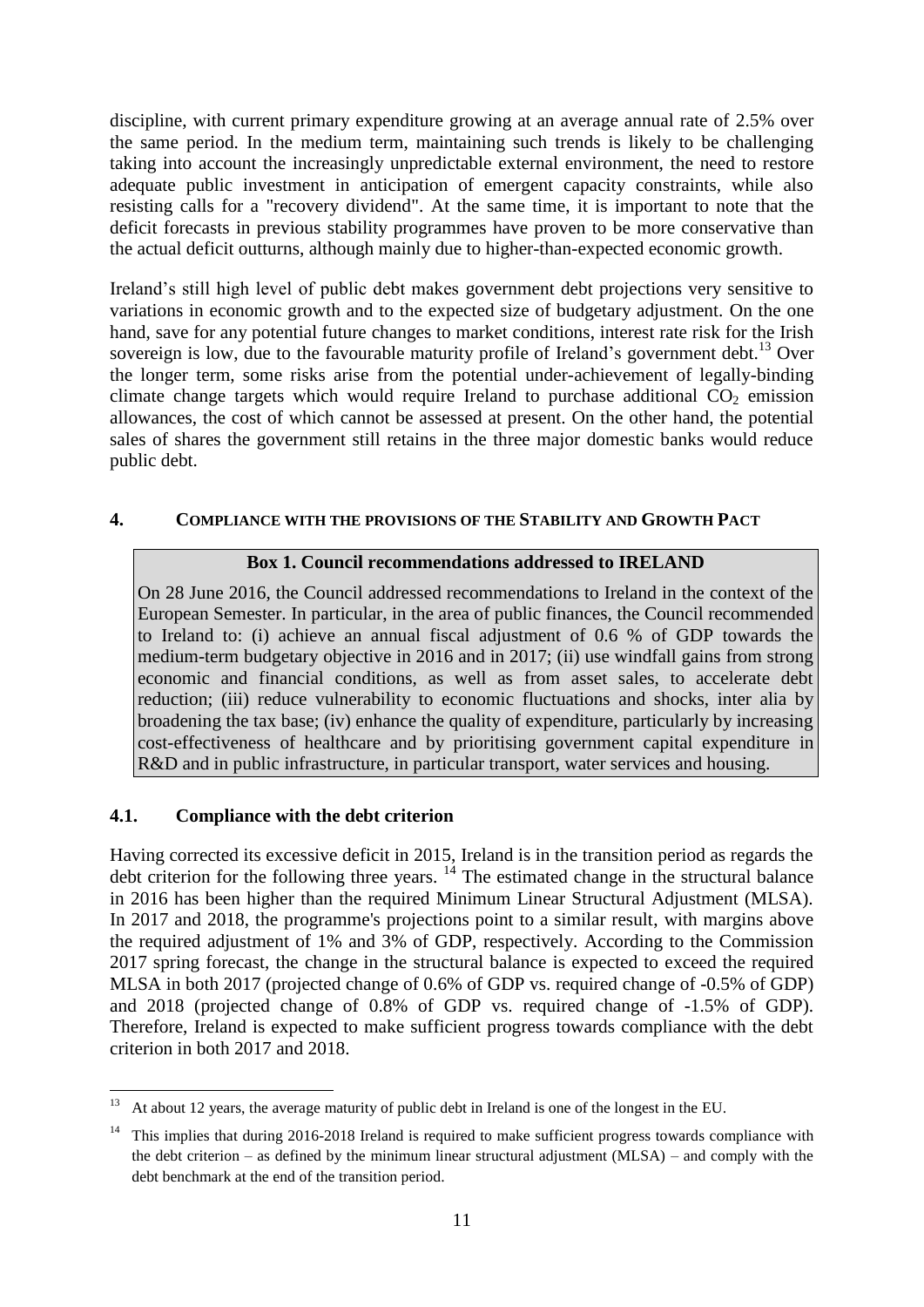|                                    | 2016   | 2017      |            | 2018   |            |  |
|------------------------------------|--------|-----------|------------|--------|------------|--|
|                                    |        | <b>SP</b> | <b>COM</b> | SP     | <b>COM</b> |  |
| Gross debt ratio                   | 75     | 72.9      | 73.5       | 71.2   | 72.7       |  |
| Gap to the debt benchmark $^{1,2}$ |        |           |            |        |            |  |
| Structural adjustment <sup>3</sup> | 0.3    | 0.3       | 0.6        | 0.6    | 0.8        |  |
| To be compared to:                 |        |           |            |        |            |  |
| Required adjustment <sup>4</sup>   | $-0.2$ | $-0.7$    | $-0.5$     | $-2.4$ |            |  |

# **Table 4: Compliance with the debt criterion\***

### Notes:

<sup>1</sup> Not relevant for Member Sates that were subject to an Excessive Deficit Procedure (EDP) in November 2011 and for a period of three years following the correction of the excessive deficit.

 $<sup>2</sup>$  Shows the difference between the debt-to-GDP ratio and the debt benchmark. If positive, projected</sup> gross debt-to-GDP ratio does not comply with the debt reduction benchmark.

 $3$  Applicable only during the transition period of three years from the correction of the excessive deficit for EDP that were ongoing in November 2011.

 $4$  Defines the remaining annual structural adjustment over the transition period which ensures that - if followed – Member State will comply with the debt reduction benchmark at the end of the transition period, assuming that COM (S/CP) budgetary projections for the previous years are achieved.

*Source :*

*Commission 2017 spring forecast (COM); stability programme (SP), Comission calculations.*

# <span id="page-11-0"></span>**4.2. Compliance with the required adjustment path towards the MTO as of 2016**

In 2016, the structural balance is estimated to have improved by 0.3% of GDP, below the recommended structural adjustment of 0.6% of GDP. The growth of government expenditure, net of discretionary revenue measures and one-offs, is expected to have exceeded the applicable expenditure benchmark, leading to a negative impact of nearly 0.5% of GDP on the underlying fiscal position. This calls for an overall assessment. The reading of the fiscal effort based on the structural balance pillar is positively impacted by decreasing interest expenditure, which is excluded from the expenditure benchmark pillar. In the case of Ireland, due to the very open nature of its economy, the estimates of potential growth and output gaps are subject to considerable volatility due to frequent and sizeable data revisions of national accounts and factors impacting on the supply side of the economy. In particular, the large level-shift revision to GDP in 2015 has increased the instability of such estimates. Therefore, in the case of Ireland, the expenditure benchmark pillar is considered to reflect more appropriately the underlying fiscal effort. However, the fiscal effort as assessed based on the expenditure benchmark pillar does not capture the additional revenue linked to the continued non-indexation of income tax bands, which is considered to be of a permanent nature. Taking this into consideration, the expenditure benchmark pillar would point to a deviation below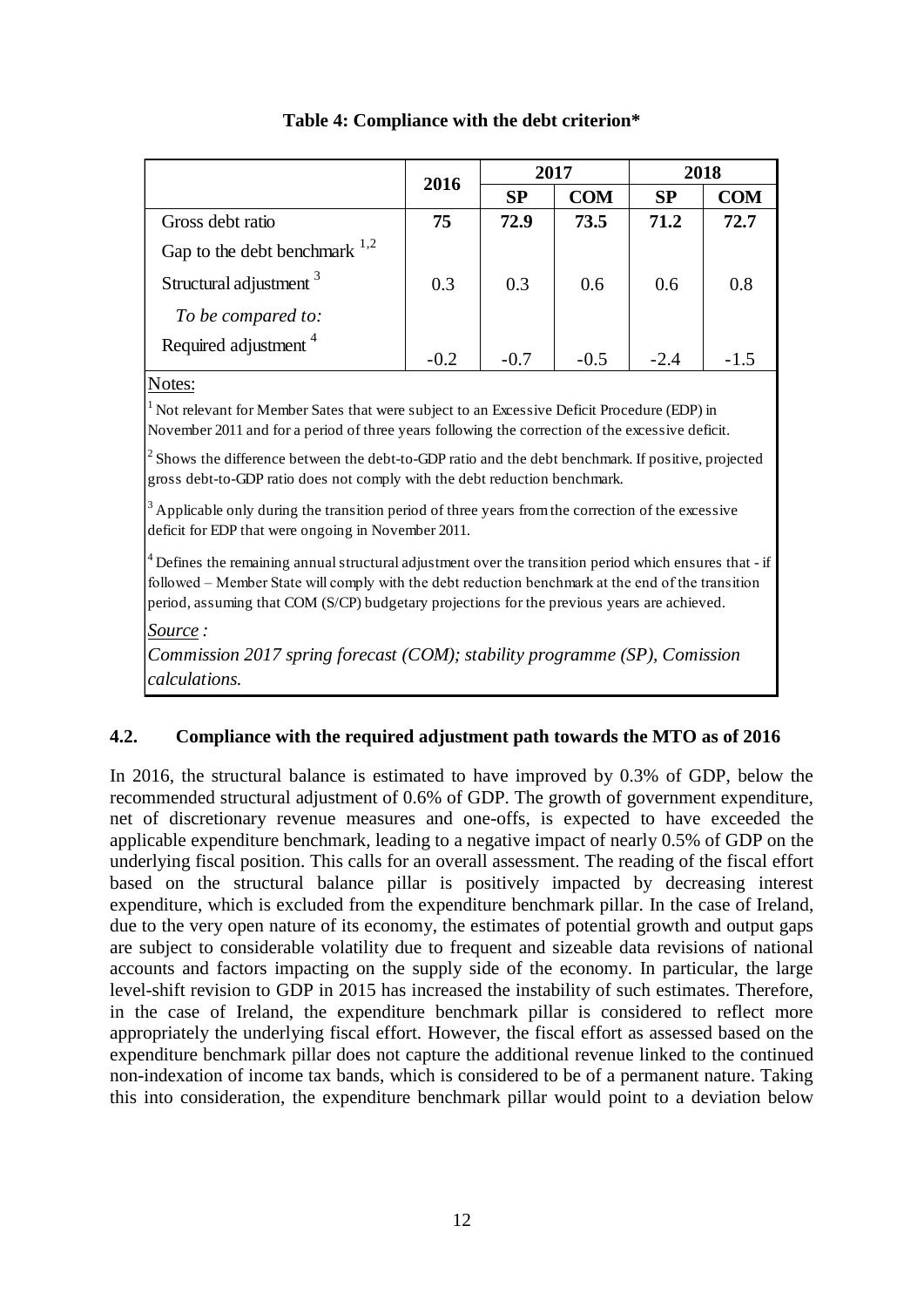0.4% of GDP. Therefore, the overall assessment points to some deviation from the recommended adjustment path towards the MTO in 2016.<sup>15</sup>

In 2017, according to the stability programme, the annual change in the (recalculated) structural balance of 0.3% of GDP does not ensure sufficient progress towards the MTO. By the same token, the growth rate of government expenditure, net of discretionary revenue measures and one-offs, is above the applicable expenditure benchmark, leading to a negative impact of nearly 0.3% of GDP on the underlying fiscal position. In turn, over 2016 and 2017 taken together, based on the average of the annual deviations of each pillar in those years, the structural balance pillar points to a risk of some deviation (-0.2% of GDP), while the expenditure benchmark pillar suggests that Ireland is at risk of a significant deviation from the requirements (-0.4% of GDP). This calls for an overall assessment. As indicated above, the expenditure benchmark pillar is considered to reflect more appropriately Ireland's underlying fiscal effort. Therefore, the assessment based on the information provided in the stability programme points to a risk of a significant deviation from the recommended adjustment path towards the MTO over 2016 and 2017 taken together.

Based on the Commission 2017 spring forecast, the projected improvement in the structural balance of 0.6% of GDP in 2017 is in line with the recommended fiscal effort. However, as in 2016, the growth of government expenditure, net of discretionary revenue measures and oneoffs, is expected to exceed the expenditure benchmark, leading to a negative impact of close to 0.5% of GDP on the underlying fiscal position. In turn, over 2016 and 2017 taken together, based on the average of the annual deviations of each pillar in those years, the structural balance pillar points to a risk of some deviation (-0.1% of GDP), while the expenditure benchmark pillar suggests that Ireland is at risk of a significant deviation from the requirements (-0.5% of GDP). This calls for an overall assessment. Based on the abovementioned reasoning, the expenditure benchmark pillar is considered to reflect more appropriately Ireland's underlying fiscal effort. However, even considering the abovementioned additional revenue from the continued non-indexation of income tax bands, the average deviation based on the expenditure benchmark pillar over 2016 and 2017 taken together would still be slightly above the applicable significant deviation threshold of 0.25%. Therefore, the overall assessment points to a risk of a significant deviation from the recommended adjustment path towards the MTO over 2016 and 2017 taken together.<sup>16</sup>

In 2018, according to the stability programme both the annual change in the (recalculated) structural balance and the growth rate of government expenditure, net of discretionary revenue measures and one-offs, expect Ireland to comply with the recommended adjustment path toward the MTO. However, according to the Commission 2017 spring forecast, on a nopolicy-change basis, the growth of government expenditure<sup>17</sup>, net of discretionary revenue measures and one-offs, is expected to exceed the expenditure benchmark, leading to a

<sup>1</sup> <sup>15</sup> The aggregate government expenditure used in the assessment of compliance with the expenditure benchmark considers the government expenditure matched by EU-fund revenue as provided by the Department of Public Expenditure and Reform. However, at present, they are not fully consistent with the aggregate revenue data ("Other current revenue") shown in the official Central Statistic Office's release. This issue has to be clarified before the next assessment.

<sup>&</sup>lt;sup>16</sup> Differences in the deviation from the expenditure benchmark pillar between the stability programme and the Commission forecast are mostly due to the different appraisal of the discretionary revenue measures and, in particular, by the fact that the stability programme includes, among them, the non-indexation of income taxbands.

See Box 2 for more details on the calculation of the applicable expenditure benchmark beyond 2017.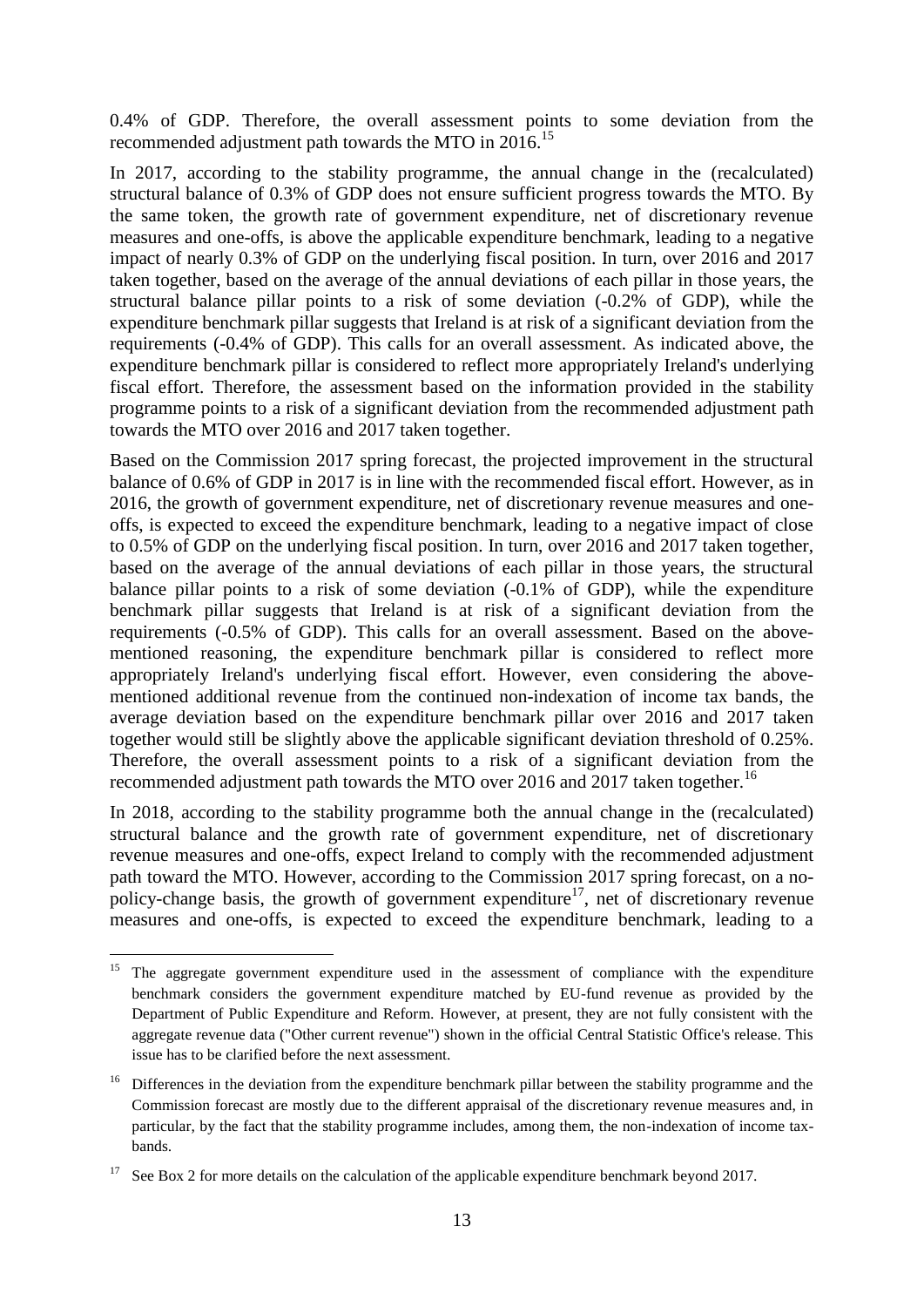negative impact of 0.1% of GDP on the underlying fiscal position. In turn, over 2017 and 2018 taken together, while the structural balance pillar is expected to be in line with the required fiscal effort, the expenditure benchmark pillar suggests that Ireland is at risk of a significant deviation from the requirements (-0.3% of GDP). Based on the above-mentioned reasoning, and considering the additional revenue from the continued non-indexation of income tax bands, the overall assessment points to a risk of some deviation from the required adjustment path over 2017 and 2018 taken together.

These assessments are based on the matrix of preventive arm requirements agreed with the Council, which takes into account (i) the cyclical position of the economy, as assessed on the basis of output gap estimates using the commonly agreed methodology as well as the projected real GDP growth rate, and (ii) debt sustainability considerations. Given the current cyclical conditions and the uncertainty surrounding them, it is important that the fiscal stance strikes the right balance between both safeguarding the ongoing recovery and ensuring the sustainability of Ireland's public finances. The Commission noted that, in carrying out its future assessments, it stands ready to use its margin of appreciation in cases where the impact of large fiscal adjustment on growth and employment is particularly significant. In that context, it will make use of any updated information regarding the projected position in the economic cycle of each Member State and work closely with the Council to that effect.

# **Box 2: Ireland's expenditure benchmark beyond 2017**

The unprecedented level shift in Irish GDP in 2015 could have profound implications for national fiscal policy and EU economic surveillance indicators.<sup>18</sup> The technical adjustments to the commonly-agreed methodology for estimating potential GDP largely neutralised the impact on the estimated "real time" output gap. However, in the medium term, the distortionary effect on the expenditure benchmark pillar could undermine the power of this indicator as an anchor against pro-cyclical fiscal policy in Ireland.

The assessment of compliance based on the expenditure benchmark pillar in 2016 and 2017 is sheltered from the 2015 GDP surge, as the medium-term reference rate (MTRR) of potential GDP growth (the *t-5* to *t+4* average of potential GDP growth rates) used in the computation of the applicable expenditure benchmark had already been frozen before the GDP surge became apparent in the national accounts data. After 2017, however, the 2015 GDP surge would mechanically inflate the applicable expenditure benchmark rate, as the large increase in the estimate of potential GDP  $(+24.6%)$  in 2015 – arising from the GDP upsurge  $(+26.3%)$  – would significantly increase the MTRR.

Based on the Commission 2017 spring forecast, the MTRR for 2018 would be 5.3% in real terms, which would be around 2 pps. higher than the reference rate in 2017. This would imply an applicable expenditure benchmark (net of the convergence margin) of around 3.0% in real terms (4.3% in nominal terms). As the MTRR will be updated annually<sup>19</sup>, the peak in the 2015

1

<sup>18</sup> The Commission Staff Working Document accompanying the Commission opinion on the 2017 Draft Budgetary Plan of Ireland (Box 2) has already provided a preliminary assessment of those fiscal implications.

In practice, each spring of year *t*, when setting the required adjustment towards the MTO for the year to come *t+1*, an updated medium-term reference rate is computed as the 10-year average potential GDP growth in the period [*t-5*, *t+4*].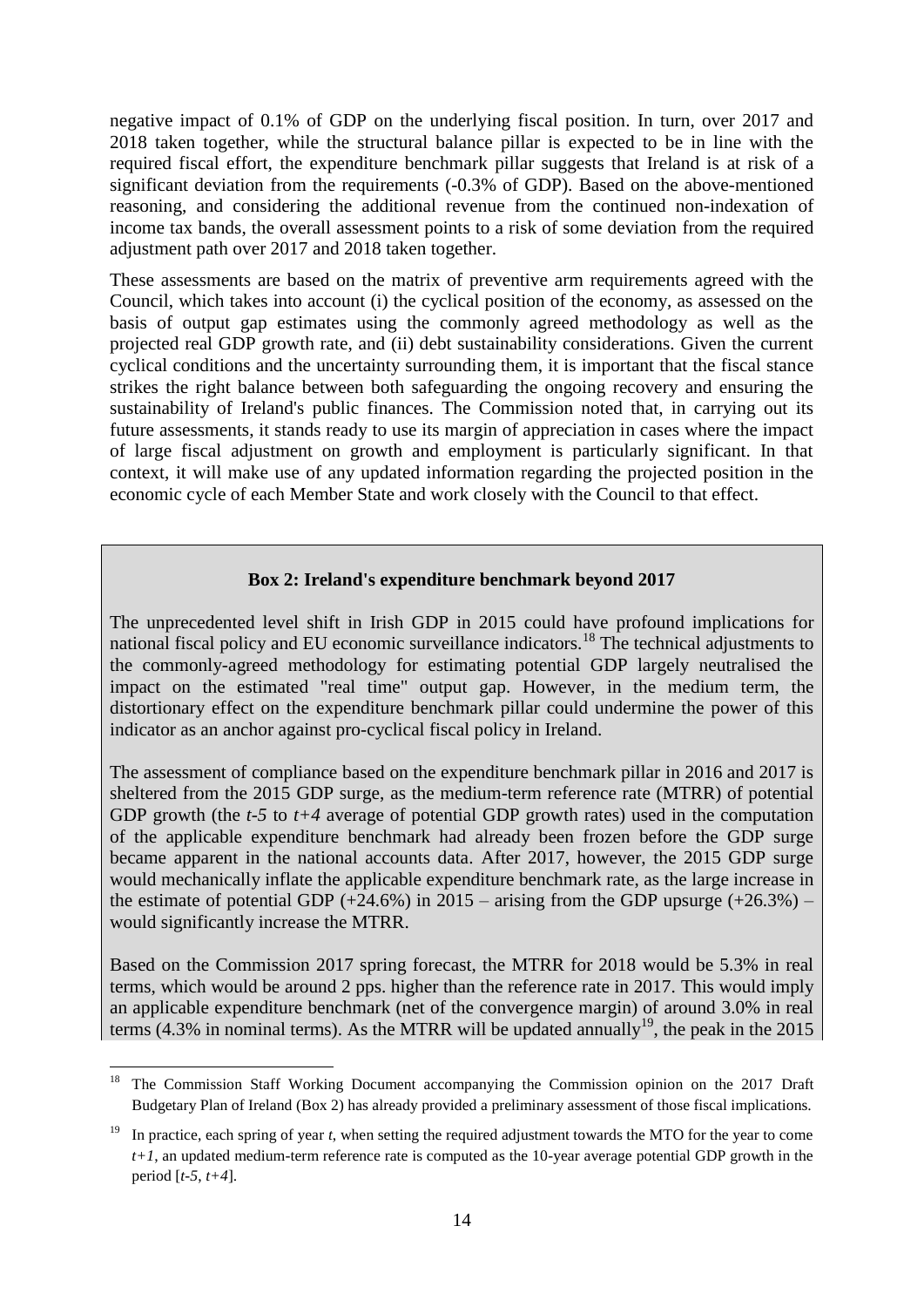potential GDP growth rate would continue to inflate the MTRR up to and including the 2021 budgetary year, after which the rate is expected to return to a more sustainable level. The increased MTRR would artificially expand the permissible resources available to the government for future net expenditure increases  $-$  the so-called fiscal space  $-$ , well beyond any realistic increase in government revenue. Ultimately, an unwarranted relaxation of the expenditure benchmark pillar could undermine the role of this indicator as an anchor for prudent fiscal policy in Ireland.

In order to address this distortion, and given the increasing relevance of the expenditure benchmark pillar as a guide for fiscal policy, a technical adjustment was introduced to the MTRR, in line with the approach followed by the Irish authorities in the  $2017$  Budget<sup>20</sup> and advocated by the Irish Fiscal Advisory Council. The alternative MTRR has been calculated by taking the average of potential growth rates in 2014 and 2016, which results in an interpolated value of 4.2% for the 2015 potential GDP growth. For 2018, this implies an applicable expenditure benchmark (net of the convergence margin) of around  $1.2\%$  in real terms – or 2.4% in nominal terms  $-$ , 1.8 pps. lower than the unadjusted expenditure benchmark of 3.0%. Aligning estimates of medium-term potential GDP growth with underlying developments in the Irish economy should contribute to sounder fiscal policy.

<u>.</u>

<sup>20</sup> <http://www.budget.gov.ie/Budgets/2017/Documents/Economic%20and%20Fiscal%20Outlook%202017.pdf>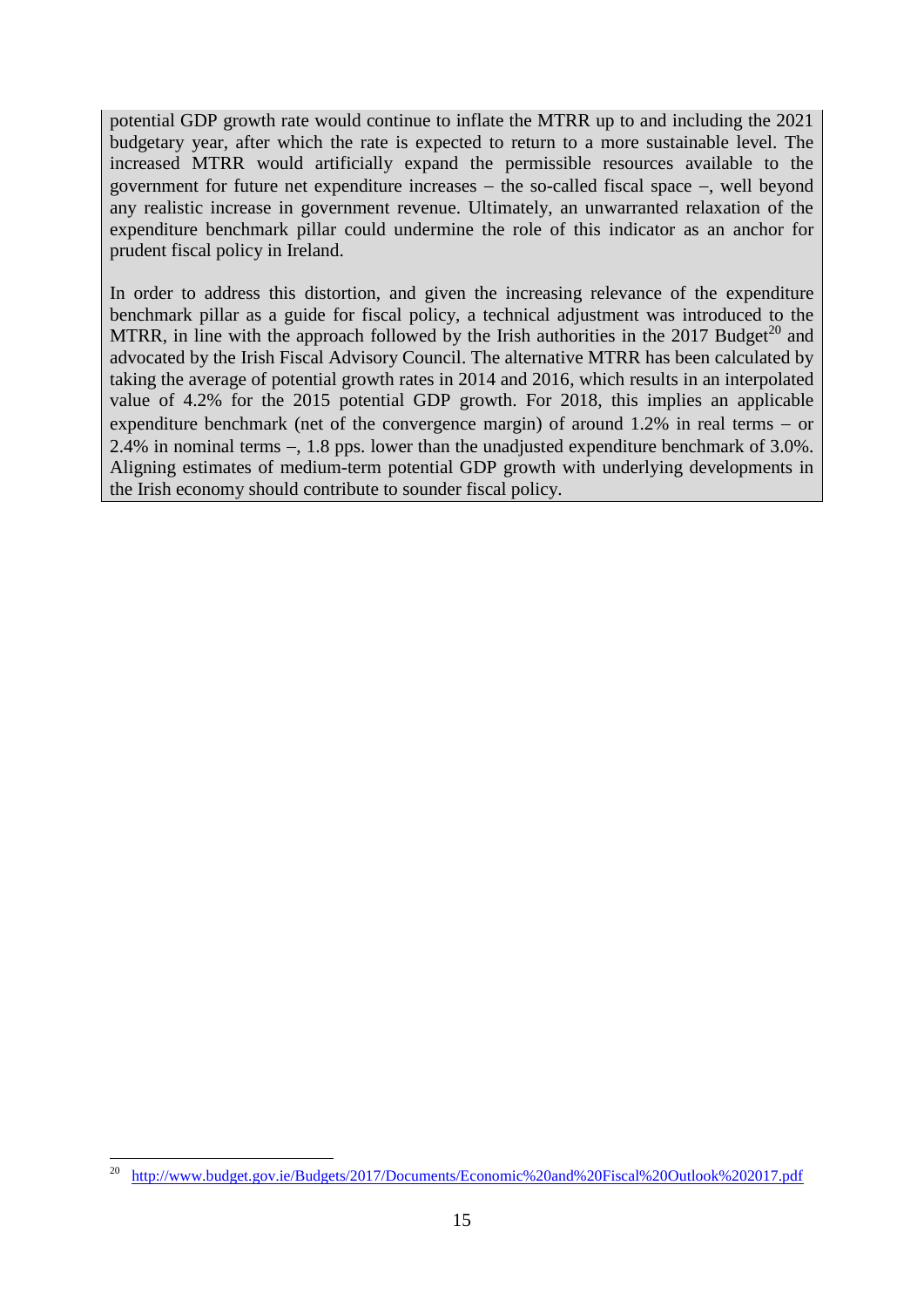| % of GDP                                                   | 2016       | 2017       |            | 2018       |            |  |
|------------------------------------------------------------|------------|------------|------------|------------|------------|--|
| Initial position <sup>1</sup>                              |            |            |            |            |            |  |
| Medium-term objective (MTO)                                | 0.0        |            | $-0.5$     | $-0.5$     |            |  |
| Structural balance <sup>2</sup> (COM)                      | $-1.7$     |            | $-1.1$     |            | $-0.3$     |  |
| Structural balance based on freezing (COM)                 | $-1.7$     |            | $-1.1$     |            |            |  |
| Position vis-a -vis the $MTO3$                             | Not at MTO |            | Not at MTO | Not at MTO |            |  |
|                                                            | 2016       |            | 2017       |            | 2018       |  |
| % of GDP                                                   | <b>COM</b> | <b>SP</b>  | <b>COM</b> | <b>SP</b>  | <b>COM</b> |  |
| Structural balance pillar                                  |            |            |            |            |            |  |
| Required adjustment <sup>4</sup>                           | 0.6        |            | 0.6        |            | 0.6        |  |
| Required adjustment corrected <sup>5</sup>                 | 0.6        |            | 0.6        | 0.6        |            |  |
| Change in structural balance <sup>6</sup>                  | 0.3        | 0.3        | 0.6        | 0.6        | 0.8        |  |
| One-year deviation from the required adjustment $\sqrt{ }$ | $-0.3$     | $-0.3$     | 0.0        | 0.0        | 0.2        |  |
| Two-year average deviation from the required               | in EDP     | $-0.2$     | $-0.1$     | $-0.2$     | 0.1        |  |
| adjustment <sup>7</sup>                                    |            |            |            |            |            |  |
| Expenditure benchmark pillar                               |            |            |            |            |            |  |
| Applicable reference rate <sup>8</sup>                     | 0.1        |            | 1.2        |            | 4.3        |  |
| One-year deviation adjusted for one-offs <sup>9</sup>      | $-0.5$     | $-0.2$     | $-0.5$     | 0.1        | $-0.1$     |  |
| Two-year deviation adjusted for one-offs <sup>9</sup>      | in EDP     | $-0.4$     | $-0.5$     | $-0.1$     | $-0.3$     |  |
| PER MEMORIAM: One-year deviation <sup>10</sup>             | 0.5        | $-0.4$     | $-0.6$     | 0.1        | $-0.1$     |  |
| PER MEMORIAM: Two-year average deviation $^{10}$           | in EDP     | 0.1        | $-0.1$     | $-0.1$     | $-0.3$     |  |
| <b>Conclusion</b>                                          |            |            |            |            |            |  |
| Conclusion over one year                                   | Overall    | Overall    | Overall    | Compliance | Overall    |  |
|                                                            | assessment | assessment | assessment |            | assessment |  |
| Conclusion over two years                                  | in EDP     | Overall    | Overall    | Overall    | Overall    |  |
|                                                            |            | assessment | assessment | assessment | assessment |  |

### **Table 5: Compliance with the requirements under the preventive arm**

Notes

1 The most favourable level of the structural balance, measured as a percentage of GDP reached at the end of year t-1, between spring forecast (t-1) and the latest forecast, determines whether there is a need to adjust towards the MTO or not in year t. A margin of 0.25 percentage points (p.p.) is allowed in order to be evaluated as having reached the MTO. and the latest forecast, determines whether there is a<br>allowed in order to be evaluated as having reached the<br> $^2$  Structural balance = cyclically-adjusted governmen<br> $^3$  Based on the relevant structural balance at year t

<sup>2</sup> Structural balance = cyclically-adjusted government balance excluding one-off measures.

 $^3$  Based on the relevant structural balance at year t-1.<br><sup>1</sup> Based on the position vis-à-vis the MTO, the cyclical position and the debt level (See European Commission:

Vade mecum on the Stability and Growth Pact, page 38.).

<sup>4</sup> Based on the recvant structural balance at year e-1.<br><sup>4</sup> Based on the position vis-à-vis the MTO, the cyclical position and the debt level (See European Commission:<br><sup>5</sup> Required adjustment corrected for the clauses, th

Fased on an position 1.5 a 1.6 the structural balance compared position and the acceleration (see European Commission).<br><sup>5</sup> Required adjustment corrected for the clauses, the possible margin to the MTO and the allowed dev forecast.

<sup>7</sup>The difference of the change in the structural balance and the corrected required adjustment.

<sup>8</sup> Reference medium-term rate of potential GDP growth. The (standard) reference rate applies from year t+1, if the country has reached its MTO in year t. A corrected rate applies as long as the country is adjusting towar Forecast.<br><sup>7</sup> The difference of the change in the structural balance and the corrected required adjustment.<br><sup>8</sup> Reference medium-term rate of potential GDP growth. The (standard) reference rate applies from year t+1, if t year t. A corrected rate applies as long as the country is adjusting towards its MTO, including in year t.

the applicable reference rate in terms of the effect on the structural balance. The expenditure aggregate used for the expenditure benchmark is obtained following the commonly agreed methodology. A negative sign implies that expenditure growth exceeds the applicable reference rate.

 $10$  Deviation of the growth rate of public expenditure net of discretionary revenue measures and revenue increases mandated by law from the applicable reference rate in terms of the effect on the structural balance. The expenditure aggregate used for the expenditure benchmark is obtained following the commonly agreed methodology. A negative sign implies that expenditure growth exceeds the applicable reference rate.

*Source :*

*stability programme (SP); Commission 2017 spring forecast (COM); Commission calculations.*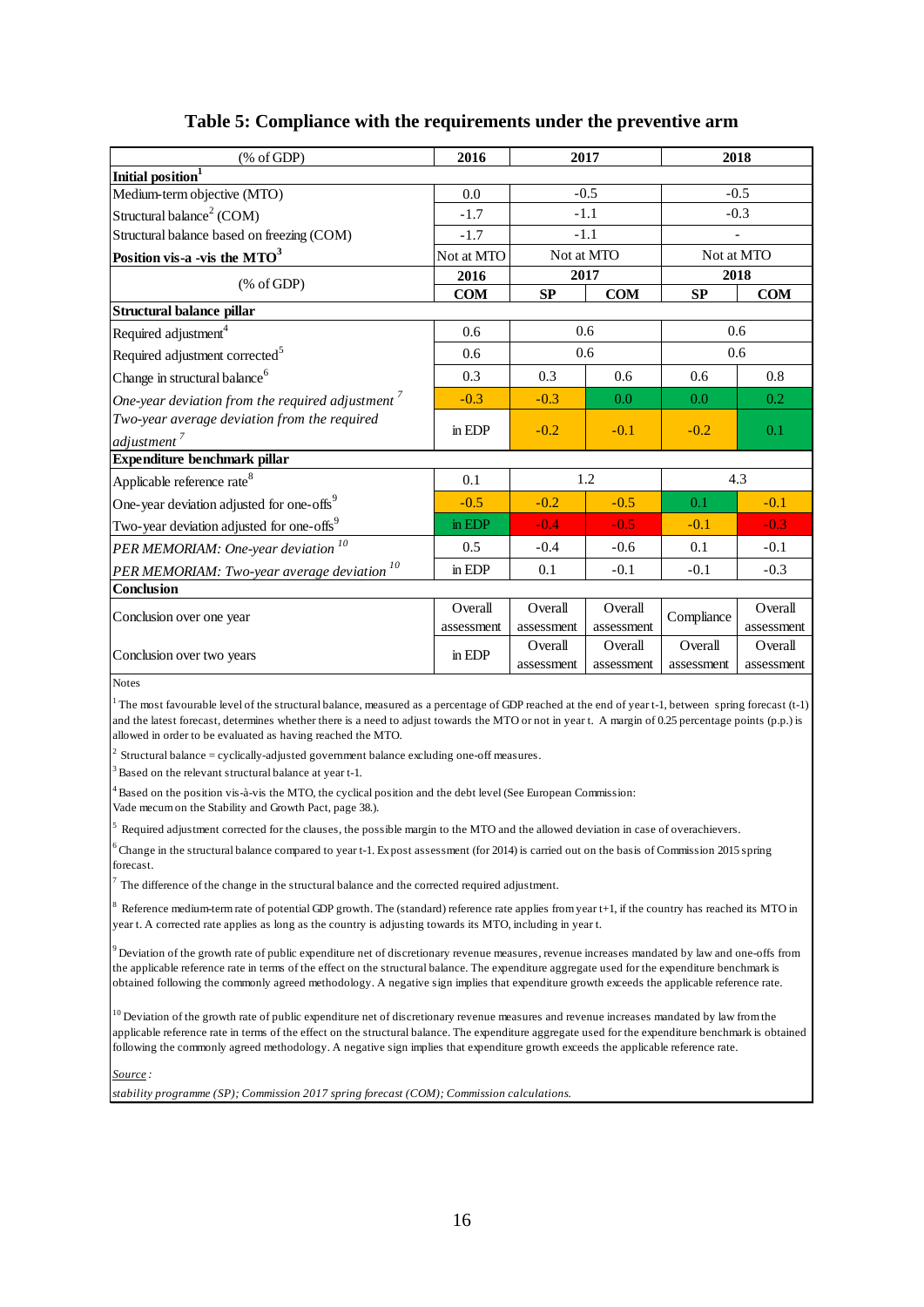### <span id="page-16-0"></span>**5. LONG-TERM SUSTAINABILITY**

Ireland does not appear to face fiscal sustainability risks in the short run according to the S0 indicator, which captures short-term risks of fiscal stress stemming from the fiscal, as well as the macro-financial and competitiveness sides of the economy.

Based on Commission forecasts and a no-policy-change scenario beyond forecasts, the general government gross debt, at 75.4% of GDP in 2016, is expected to decrease to 59.1% in 2027, just below the Treaty reference value of 60% of GDP. The full implementation of the stability programme would put debt on a more firmly decreasing path, reaching 44.3% of GDP in 2027, comfortably below the 60% of GDP reference value.

The medium-term fiscal sustainability risk indicator S1 is at -0.1 pps. of GDP, despite the projected ageing costs, thanks to a favourable initial budgetary position and thus highlighting low fiscal risks. However, the analysis indicates medium risks from a debt sustainability analysis perspective due to the still relatively high stock of debt and the sensitivity to possible macroeconomic shocks. The full implementation of the stability programme would put the sustainability risk indicator S1 at -3.2 pps. of GDP, leading to lower medium-term risk. Overall, risks to fiscal sustainability over the medium-term are, therefore, medium and fully implementing the fiscal plans in the stability programme would decrease those risks.

The long-term fiscal sustainability risk indicator S2 (which shows the adjustment effort needed to ensure that the debt-to-GDP ratio is not on an ever-increasing path) is at 0.1 pps. of GDP. In the long term, Ireland therefore appears to face low fiscal sustainability risks, with the favourable initial budgetary position (1.5 pps of GDP) offsetting most of the projected ageing costs contributing with 1.6 pps. of GDP. Full implementation of the programme would lower the S2 indicator to -2.0 pps. of GDP, further reducing long-term risks.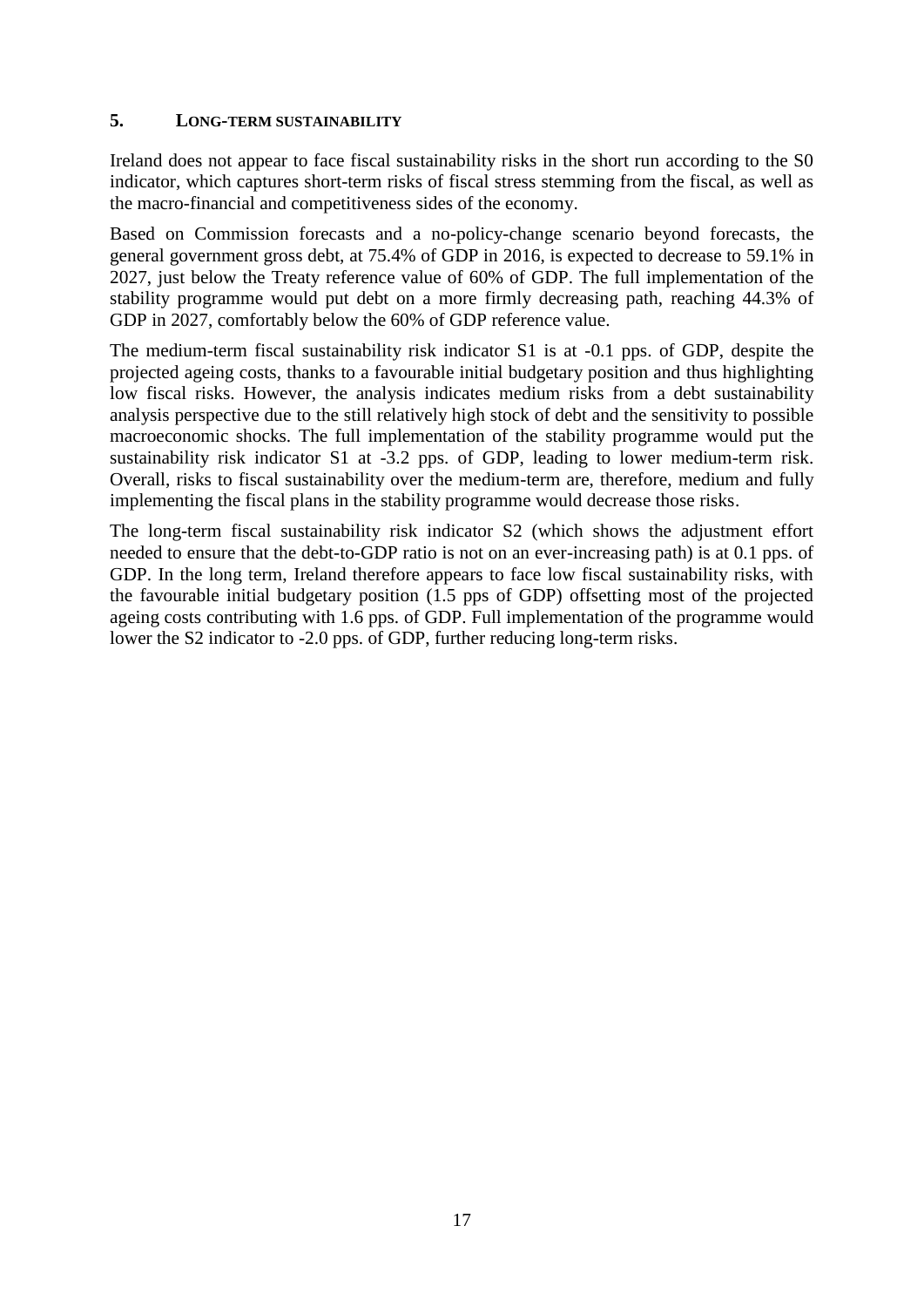|                                                                                                                                                                                                                                                                                         |                                              |                | no-policy-change<br><b>Scenario</b> |                    | <b>Stability Programme</b><br>Scenario |          |
|-----------------------------------------------------------------------------------------------------------------------------------------------------------------------------------------------------------------------------------------------------------------------------------------|----------------------------------------------|----------------|-------------------------------------|--------------------|----------------------------------------|----------|
| Time horizon<br><b>Short Term</b>                                                                                                                                                                                                                                                       |                                              |                |                                     | LOW risk           |                                        |          |
|                                                                                                                                                                                                                                                                                         |                                              |                |                                     |                    |                                        |          |
| S0 indicator <sup>[1]</sup>                                                                                                                                                                                                                                                             |                                              |                |                                     | 0,3                |                                        |          |
|                                                                                                                                                                                                                                                                                         | Fiscal subindex                              |                | 0,2                                 | LOW risk           |                                        |          |
|                                                                                                                                                                                                                                                                                         | Financial & competitiveness subindex         |                | LOW risk<br>0,3                     |                    |                                        |          |
| <b>Medium Term</b>                                                                                                                                                                                                                                                                      |                                              |                |                                     | <b>MEDIUM</b> risk |                                        |          |
| $DSA^{[2]}$                                                                                                                                                                                                                                                                             |                                              |                | MEDIUM risk                         |                    |                                        |          |
| S1 indicator <sup>[3]</sup>                                                                                                                                                                                                                                                             |                                              |                | $-0,1$                              | LOW risk           | $-3,2$                                 | LOW risk |
|                                                                                                                                                                                                                                                                                         | of which                                     |                |                                     |                    |                                        |          |
|                                                                                                                                                                                                                                                                                         | Initial Budgetary Position                   |                | $-2,2$                              |                    | $-4,3$                                 |          |
|                                                                                                                                                                                                                                                                                         | Debt Requirement                             |                |                                     | 1,0                | 0,3                                    |          |
| Cost of Ageing                                                                                                                                                                                                                                                                          |                                              |                | 1,1                                 | 0,7                |                                        |          |
|                                                                                                                                                                                                                                                                                         | of which                                     |                |                                     |                    |                                        |          |
|                                                                                                                                                                                                                                                                                         |                                              | Pensions       |                                     | 1,0                | 0,7                                    |          |
|                                                                                                                                                                                                                                                                                         |                                              | Health-care    |                                     | 0,4                | 0,3                                    |          |
|                                                                                                                                                                                                                                                                                         |                                              |                | 0,1                                 |                    | 0,1                                    |          |
|                                                                                                                                                                                                                                                                                         |                                              | Long-term care |                                     | $-0,3$             | $-0,4$                                 |          |
| Other<br><b>Long Term</b>                                                                                                                                                                                                                                                               |                                              |                | LOW risk                            |                    | LOW risk                               |          |
| S2 indicator <sup>[4]</sup>                                                                                                                                                                                                                                                             |                                              |                | 0,1                                 |                    | $-2,0$                                 |          |
|                                                                                                                                                                                                                                                                                         | of which                                     |                |                                     |                    |                                        |          |
|                                                                                                                                                                                                                                                                                         |                                              |                |                                     | $-1,5$             | $-3,0$                                 |          |
|                                                                                                                                                                                                                                                                                         | Initial Budgetary Position<br>Cost of Ageing |                |                                     | 1,6                | 1,0                                    |          |
|                                                                                                                                                                                                                                                                                         |                                              |                |                                     |                    |                                        |          |
|                                                                                                                                                                                                                                                                                         | of which                                     |                | 0,8                                 |                    |                                        |          |
|                                                                                                                                                                                                                                                                                         |                                              | Pensions       |                                     |                    | 0,4<br>0,8                             |          |
|                                                                                                                                                                                                                                                                                         |                                              | Health-care    | 1,0                                 |                    |                                        |          |
|                                                                                                                                                                                                                                                                                         |                                              | Long-term care |                                     | 0,7                | 0,7                                    |          |
|                                                                                                                                                                                                                                                                                         |                                              | Other          |                                     | $-0,9$             | $-0,9$                                 |          |
| Source: Commission services; 2017 stability programme.                                                                                                                                                                                                                                  |                                              |                |                                     |                    |                                        |          |
| Note: the 'no-policy-change' scenario depicts the sustainability gap under the assumption that the structural primary balance position<br>evolves according to the Commissions' spring 2017 forecast covering until 2018 included. The 'stability programme' scenario depicts           |                                              |                |                                     |                    |                                        |          |
| the sustainability gap under the assumption that the budgetary plans in the programme are fully implemented over the period covered by                                                                                                                                                  |                                              |                |                                     |                    |                                        |          |
| the programme. Age-related expenditure as given in the 2015 Ageing Report.                                                                                                                                                                                                              |                                              |                |                                     |                    |                                        |          |
| [1] The S0 indicator of short term fiscal challenges informs the early detection of fiscal stress associated to fiscal risks within a one-year<br>horizon. To estimate these risks S0 uses a set of fiscal, financial and competitiveness indicators selected and weighted according to |                                              |                |                                     |                    |                                        |          |
| their signalling power. SO is therefore a composite indicator whose methodology is fundamentally different from the S1 and S2                                                                                                                                                           |                                              |                |                                     |                    |                                        |          |
| indicators, which quantify fiscal adjustment efforts. The critical threshold for the overall S0 indicator is 0.46. For the fiscal and the<br>financial-competitiveness sub-indexes, thresholds are respectively at 0.36 and 0.49 <sup>*</sup> .                                         |                                              |                |                                     |                    |                                        |          |
| [2] Debt Sustainability Analysis (DSA) is performed around the no fiscal policy change scenario in a manner that tests the response of                                                                                                                                                  |                                              |                |                                     |                    |                                        |          |
| this scenario to different shocks presented as sensitivity tests and stochastic projections*.                                                                                                                                                                                           |                                              |                |                                     |                    |                                        |          |
| [3] The S1 indicator is a medium-term sustainability gap; it measures the upfront fiscal adjustment effort required to bring the debt-to-                                                                                                                                               |                                              |                |                                     |                    |                                        |          |
| GDP ratio to 60 % by 2031. This adjustment effort corresponds to a cumulated improvement in the structural primary balance over the 5<br>years following the forecast horizon (i.e. from 2019 for no-policy-change scenario and from last available year for the SCP scenario); it      |                                              |                |                                     |                    |                                        |          |
| must be then sustained, including financing for any additional expenditure until the target date, arising from an ageing population. The                                                                                                                                                |                                              |                |                                     |                    |                                        |          |
| critical thresholds for S1 are 0 and 2.5, between which S1 indicates medium risk. If S1 is below 0 or above 2.5, it indicates low or high                                                                                                                                               |                                              |                |                                     |                    |                                        |          |
| risk, respectively*.                                                                                                                                                                                                                                                                    |                                              |                |                                     |                    |                                        |          |
| [4] The S2 indicator is a long-term sustainability gap; it shows the upfront and permanent fiscal adjustment required to stabilise the debt-<br>to-GDP ratio over the infinite horizon, including the costs of ageing. The critical thresholds for S2 are 2 and 6, between which S2     |                                              |                |                                     |                    |                                        |          |
| indicates medium risk. If S2 is below 2 or above 6, it indicates low or high risk, respectively*.                                                                                                                                                                                       |                                              |                |                                     |                    |                                        |          |
| For more information see Fiscal Sustainability Report 2015 and Debt Sustainability Monitor 2016.                                                                                                                                                                                        |                                              |                |                                     |                    |                                        |          |

#### **Table 6: Sustainability indicators**

 $\overline{\phantom{0}}$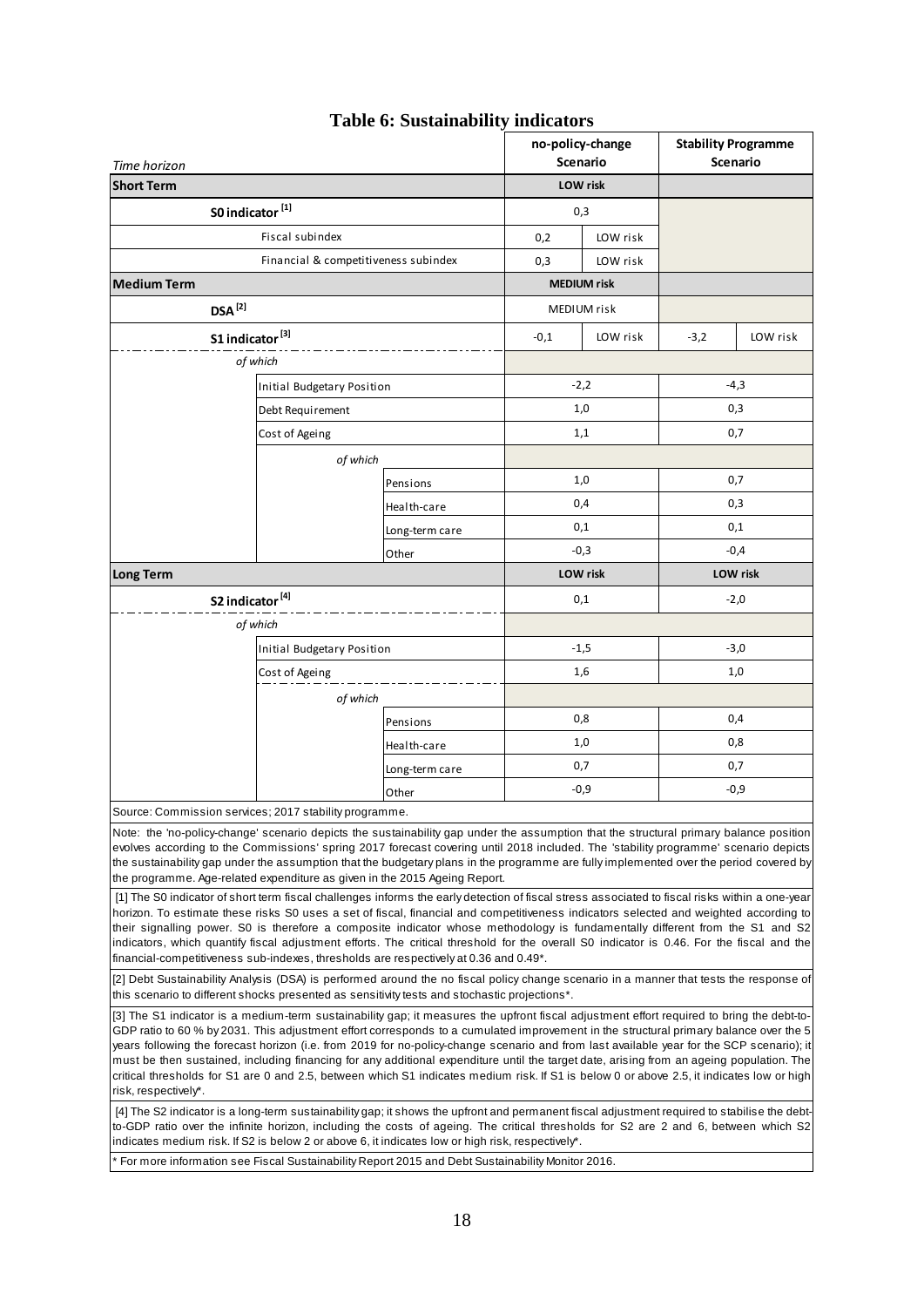## <span id="page-18-0"></span>**6. FISCAL FRAMEWORK**

The national numerical fiscal rules meant to guide the Irish budget planning and execution are embedded in the Fiscal Responsibility Act (FRA) adopted in 2012. The balanced-budget rule and the debt rule, accompanied by adjustment paths, refer back to the EU fiscal rules in the SGP (see art. 2 of the FRA). In recent years, Ireland has always achieved or over-achieved the headline balance targets set in accordance with the national balanced-budget rule.<sup>21</sup>

The task of assessing the macroeconomic forecast underpinning the annual budget plans and the stability programme is assigned to the Irish Fiscal Advisory Council (IFAC) in the Fiscal Responsibility Act of 2012 and 2013.<sup>22</sup> The IFAC endorsed the set of macroeconomic forecasts underpinning the 2017 stability programme as lying within the range of appropriate projections. The letter of endorsement was signed on 4 April.<sup>2</sup>

The 2017 stability programme confirms Ireland's commitment to a fiscal adjustment strategy towards achieving a continued reduction in the structural budget deficit. However, in 2016 both the estimated structural balance improvement and the growth rate of government expenditure, net of discretionary revenue measures and one-offs, deviated from the required fiscal adjustment, while compliance with the transitional debt rule is ensured over 2016-2018. In its Fiscal Assessment Report of November 2016, the IFAC voiced serious concerns regarding this lack of compliance. An update of this Fiscal Assessment Report will be published before the summer.

The 2016 stability programme reported several initiatives to improve the quality of public finances with the aim of strengthening the link between expenditure allocations and the public services they deliver.<sup>24</sup> These initiatives are being reviewed by the government and augmented where necessary. This includes the publication of a Performance Report in spring 2017 which is expected to provide quantitative information about public services delivered in 2016.<sup>25</sup> As highlighted in the 2017 Country Report, an appropriately designed review of

 $21$ <sup>21</sup> Pursuant to Article 4(1) of the Regulation (EU) No 472/2013 (part of the 'Two-Pack'), Ireland considers the stability programme to be its national medium-term fiscal plan. In its capacity as Ireland's national mediumterm fiscal plan, the programme does not include specific indications on the expected economic returns on non-defence public investment projects that have a significant budgetary impact. These indications are not provided in the Irish National Reform Programme either.

<sup>22</sup> The IFAC is an independent statutory body established by the Fiscal Responsibility Act with a mandate to independently provide an assessment of, and to comment publicly on, whether the government is meeting its own stated budgetary targets and objectives (in particular through assessments of annual budgets and the stability programmes). Its five board members are appointed based on competence and experience for a fouryear term that can be renewed once. The IFAC is granted "*all such powers as are necessary for, or incidental to, the performance of its functions*", which would include access to data and freedom of communication, which has been exercised in practice since its establishment.

<sup>&</sup>lt;sup>23</sup> [http://www.fiscalcouncil.ie/wp-content/uploads/2017/04/IFAC-Endorsement-Letter-04-04-2017](http://www.fiscalcouncil.ie/wp-content/uploads/2017/04/IFAC-Endorsement-Letter-04-04-2017-accessible.pdf) [accessible.pdf](http://www.fiscalcouncil.ie/wp-content/uploads/2017/04/IFAC-Endorsement-Letter-04-04-2017-accessible.pdf)

<sup>&</sup>lt;sup>24</sup> These referred to the publication of the revised Public Spending Code, the enhancement of the role of the Irish Government Economic and Evaluation Services (IGEES), the implementation of the Performance Budgeting initiative. However, no specific targets have been provided.

<sup>25</sup> The recent reforms introduced in the budgetary process, such as the Summer Economic Statement and the Mid-Year Expenditure Report, incorporates new procedures aimed at strengthening the dialogue on expenditure targets, increasing stakeholder engagement and easing the pivotal role of government in the preparation of budgetary proposals, consistent with the maintenance of public finance sustainability. For a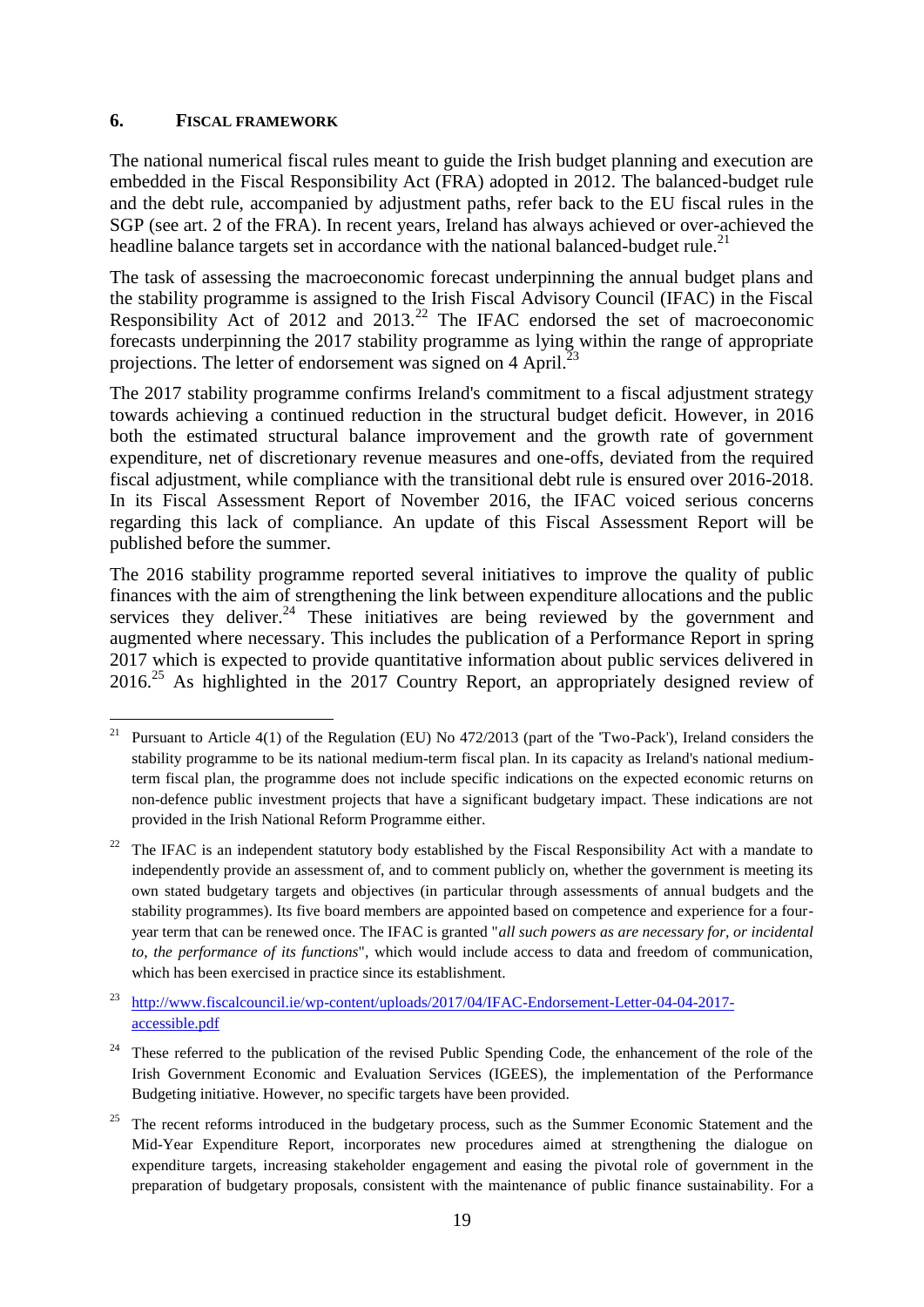expenditure could support both fiscal responsibility and growth-enhancing structural changes in public expenditure by guiding a better targeting of expenditures, in particular with a view to prioritising investment. An effective spending review could also halt the repeated discretionary changes to expenditure ceilings which have characterised Ireland's recent budgetary implementation. 26

# <span id="page-19-0"></span>**7. CONCLUSIONS**

1

In 2016, Ireland achieved an improvement of 0.3% of GDP in the structural balance, below the recommended structural adjustment of 0.6% of GDP. The growth of government expenditure, net of discretionary revenue measures and one-offs, exceeded the applicable expenditure benchmark, leading to a negative impact of nearly 0.5% of GDP on the underlying fiscal position. Following an overall assessment, the Commission forecast points to some deviation from the recommended adjustment path towards the MTO.

In the stability programme, Ireland plans improvements in the structural balance of 0.3% and 0.6% of GDP in 2017 and 2018, respectively. This is expected to be conducive to the MTO being reached in 2018. These plans imply a deviation of 0.3% of GDP from the required adjustment towards the MTO in 2017. Moreover, the growth of government expenditure, net of discretionary revenue measures and one-offs, is planned to exceed the expenditure benchmark in 2017. The assessment based on the information provided in the stability programme points to a risk of a significant deviation from the recommended adjustment path towards the MTO over 2016 and 2017 taken together. Based on the Commission forecast, the projected improvement in the structural balance of 0.6% of GDP in 2017 is in line with the recommended fiscal effort. However, the growth of government expenditure, net of discretionary revenue measures and one-offs, is expected to exceed the expenditure benchmark, leading to a negative impact of nearly 0.5% of GDP. The overall assessment based on the Commission forecast points to a risk of a significant deviation over 2016 and 2017 taken together,

In 2018, based on the information provided in the stability programme, Ireland is expected to comply with the recommended adjustment path toward the MTO. However, according to the Commission forecast, under unchanged policy, the growth of government expenditure, net of discretionary revenue measures and one-offs, is expected to exceed the expenditure benchmark, while the structural balance is expected to be in line with the required fiscal effort. The overall assessments based on the Commission forecast point to a risk of some deviation over 2017 and 2018 taken together.

At the same time, compliance with the transitional debt rule is ensured between over 2016- 2018.

summary of the evolution of the budgetary process see the Irish Fiscal Advisory Council's Fiscal Assessment Report (November 2016), Box A.

<sup>&</sup>lt;sup>26</sup> Acknowledging the need to depart from a short term, year to year, budgeting and in light of the competing expenditure priorities, the government announced a spending review in 2017 to assess the effectiveness of expenditure programmes. The review will initially examine only a part of departmental expenditure, with the remainder to be covered in the following years.